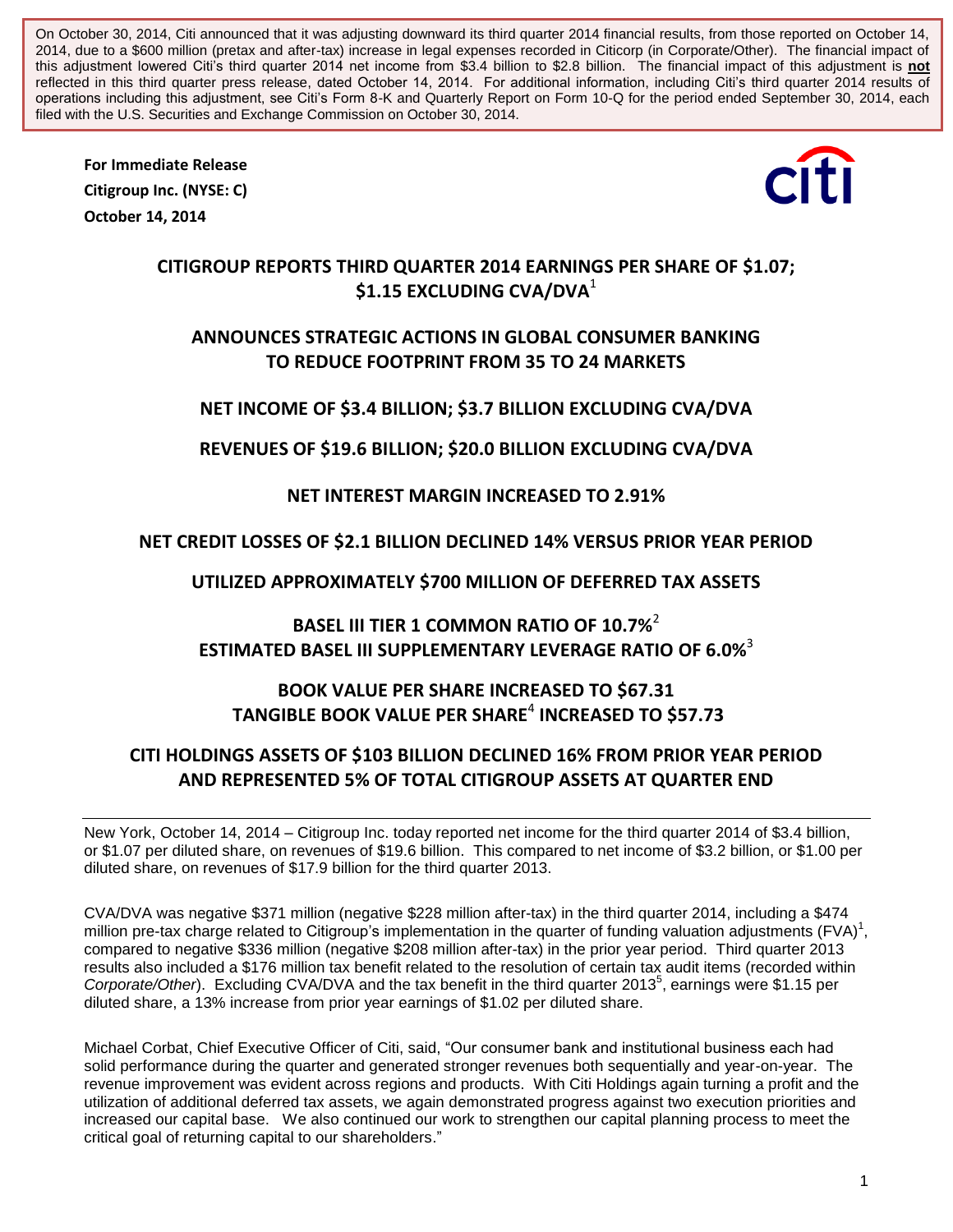### *Strategic Actions: Global Consumer Banking*

Citigroup today announced strategic actions to accelerate the transformation of *Global Consumer Banking (GCB)* by focusing on those markets where it has the greatest scale and growth potential. As a result, Citigroup intends to exit its consumer businesses in 11 markets. The new consumer banking footprint will serve nearly 57 million clients in 24 markets that capture over 95% of *GCB*'s existing revenue base, while further simplifying its operations and improving its performance.

The affected businesses include the consumer franchises in Costa Rica, Czech Republic, Egypt, El Salvador, Guam, Guatemala, Hungary, Japan, Nicaragua, Panama and Peru, as well as the consumer finance business in Korea. Active sales processes are underway for the majority of the businesses, and subject to market conditions and regulatory and other approvals, the strategic actions are currently expected to be substantially completed by year-end 2015. The businesses will be reported as part of Citi Holdings as of the first quarter 2015 to provide greater transparency with respect to the performance of the ongoing operations reported in *GCB*. Citigroup's *Institutional Clients Group* (*ICG*) will continue to serve clients in these markets.

"I am committed to simplifying our company and allocating our finite resources to where we can generate the best returns for our shareholders. While we have made progress optimizing these 11 consumer markets, we believe our Global Consumer Bank will achieve stronger performance by focusing on the countries where our scale and network provide a competitive advantage," Mr. Corbat concluded.

Manuel Medina-Mora, Citi Co-President and CEO of *GCB*, said: "Today's actions are the next step in the execution of our strategy to build an urban-based, globally integrated consumer bank. Since 2009, the Global Consumer Bank has become more streamlined, efficient and profitable. Focusing our presence in 100 cities across both the U.S. and top emerging markets where we have the greatest scale and growth potential positions us to win."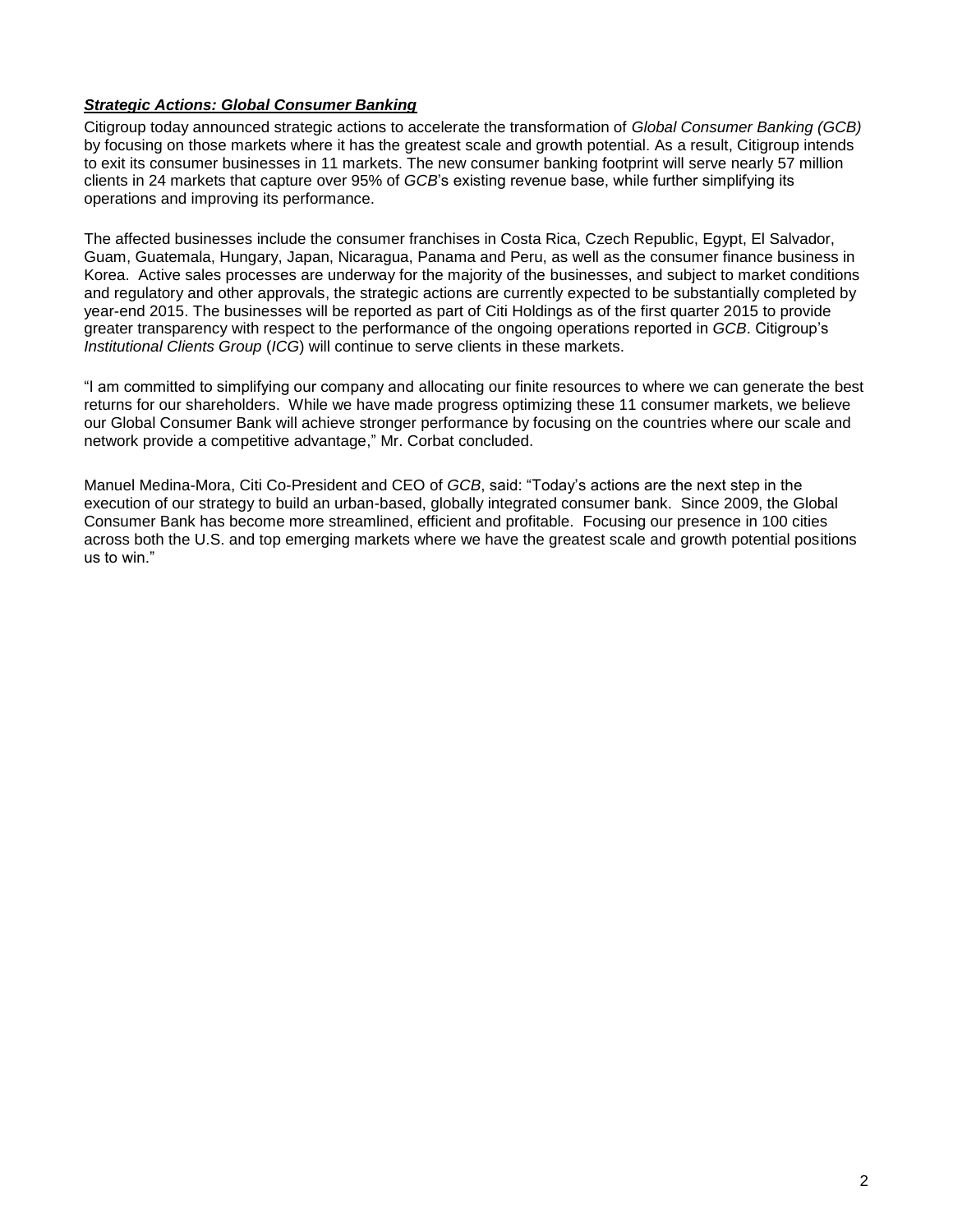### *Third Quarter Financial Results*

| <b>Citigroup</b><br>(\$ in millions, except per share amounts)                                                                                                                                                                                                                                                                                                                                                                                                                                                                                                                                                                                                                                                                                                                                                                                                                                                                                                                                                                                                                                                                                                                                                                                                                                                                                                                                                                                                  | 3Q'14    | <b>2Q'14</b> | 3Q'13    | QoQ%      | YoY%   |
|-----------------------------------------------------------------------------------------------------------------------------------------------------------------------------------------------------------------------------------------------------------------------------------------------------------------------------------------------------------------------------------------------------------------------------------------------------------------------------------------------------------------------------------------------------------------------------------------------------------------------------------------------------------------------------------------------------------------------------------------------------------------------------------------------------------------------------------------------------------------------------------------------------------------------------------------------------------------------------------------------------------------------------------------------------------------------------------------------------------------------------------------------------------------------------------------------------------------------------------------------------------------------------------------------------------------------------------------------------------------------------------------------------------------------------------------------------------------|----------|--------------|----------|-----------|--------|
| Citicorp                                                                                                                                                                                                                                                                                                                                                                                                                                                                                                                                                                                                                                                                                                                                                                                                                                                                                                                                                                                                                                                                                                                                                                                                                                                                                                                                                                                                                                                        | 18,016   | 17,879       | 16,646   | 1%        | 8%     |
| Citi Holdings                                                                                                                                                                                                                                                                                                                                                                                                                                                                                                                                                                                                                                                                                                                                                                                                                                                                                                                                                                                                                                                                                                                                                                                                                                                                                                                                                                                                                                                   | 1,588    | 1,463        | 1,258    | 9%        | 26%    |
| <b>Total Revenues</b>                                                                                                                                                                                                                                                                                                                                                                                                                                                                                                                                                                                                                                                                                                                                                                                                                                                                                                                                                                                                                                                                                                                                                                                                                                                                                                                                                                                                                                           | \$19,604 | \$19,342     | \$17,904 | 1%        | 9%     |
| Adjusted Revenues <sup>(a)</sup>                                                                                                                                                                                                                                                                                                                                                                                                                                                                                                                                                                                                                                                                                                                                                                                                                                                                                                                                                                                                                                                                                                                                                                                                                                                                                                                                                                                                                                | \$19,975 | \$19,375     | \$18,240 | 3%        | 10%    |
| <b>Expenses</b>                                                                                                                                                                                                                                                                                                                                                                                                                                                                                                                                                                                                                                                                                                                                                                                                                                                                                                                                                                                                                                                                                                                                                                                                                                                                                                                                                                                                                                                 | \$12,355 | \$15,521     | \$11,679 | $-20%$    | 6%     |
| Adjusted Expenses <sup>(a)</sup>                                                                                                                                                                                                                                                                                                                                                                                                                                                                                                                                                                                                                                                                                                                                                                                                                                                                                                                                                                                                                                                                                                                                                                                                                                                                                                                                                                                                                                | \$12,355 | \$11,772     | \$11,679 | 5%        | 6%     |
| <b>Net Credit Losses</b>                                                                                                                                                                                                                                                                                                                                                                                                                                                                                                                                                                                                                                                                                                                                                                                                                                                                                                                                                                                                                                                                                                                                                                                                                                                                                                                                                                                                                                        | 2,097    | 2,189        | 2,430    | -4%       | -14%   |
| Loan Loss Reserve Build/(Release) <sup>(b)</sup>                                                                                                                                                                                                                                                                                                                                                                                                                                                                                                                                                                                                                                                                                                                                                                                                                                                                                                                                                                                                                                                                                                                                                                                                                                                                                                                                                                                                                | (552)    | (641)        | (675)    | 14%       | 18%    |
| Provision for Benefits and Claims                                                                                                                                                                                                                                                                                                                                                                                                                                                                                                                                                                                                                                                                                                                                                                                                                                                                                                                                                                                                                                                                                                                                                                                                                                                                                                                                                                                                                               | 205      | 182          | 204      | 13%       |        |
| <b>Total Cost of Credit</b>                                                                                                                                                                                                                                                                                                                                                                                                                                                                                                                                                                                                                                                                                                                                                                                                                                                                                                                                                                                                                                                                                                                                                                                                                                                                                                                                                                                                                                     | \$1,750  | \$1,730      | \$1,959  | 1%        | $-11%$ |
| Adjusted Cost of Credit <sup>(a)</sup>                                                                                                                                                                                                                                                                                                                                                                                                                                                                                                                                                                                                                                                                                                                                                                                                                                                                                                                                                                                                                                                                                                                                                                                                                                                                                                                                                                                                                          | \$1,750  | \$1,675      | \$1,959  | 4%        | -11%   |
| Income (Loss) from Cont. Ops. Before Taxes                                                                                                                                                                                                                                                                                                                                                                                                                                                                                                                                                                                                                                                                                                                                                                                                                                                                                                                                                                                                                                                                                                                                                                                                                                                                                                                                                                                                                      | \$5,499  | \$2,091      | \$4,266  | <b>NM</b> | 29%    |
| Provision for Income Taxes                                                                                                                                                                                                                                                                                                                                                                                                                                                                                                                                                                                                                                                                                                                                                                                                                                                                                                                                                                                                                                                                                                                                                                                                                                                                                                                                                                                                                                      | 1,985    | 1,838        | 1,080    | 8%        | 84%    |
| <b>Income from Continuing Operations</b>                                                                                                                                                                                                                                                                                                                                                                                                                                                                                                                                                                                                                                                                                                                                                                                                                                                                                                                                                                                                                                                                                                                                                                                                                                                                                                                                                                                                                        | \$3,514  | \$253        | \$3,186  | <b>NM</b> | 10%    |
| Net income (loss) from Disc. Ops.                                                                                                                                                                                                                                                                                                                                                                                                                                                                                                                                                                                                                                                                                                                                                                                                                                                                                                                                                                                                                                                                                                                                                                                                                                                                                                                                                                                                                               | (16)     | (22)         | 92       | 27%       | ΝM     |
| Non-Controlling Interest                                                                                                                                                                                                                                                                                                                                                                                                                                                                                                                                                                                                                                                                                                                                                                                                                                                                                                                                                                                                                                                                                                                                                                                                                                                                                                                                                                                                                                        | 59       | 50           | 51       | 18%       | 16%    |
| <b>Citigroup Net Income</b>                                                                                                                                                                                                                                                                                                                                                                                                                                                                                                                                                                                                                                                                                                                                                                                                                                                                                                                                                                                                                                                                                                                                                                                                                                                                                                                                                                                                                                     | \$3,439  | \$181        | \$3,227  | <b>NM</b> | 7%     |
| Adjusted Net Income <sup>(a)</sup>                                                                                                                                                                                                                                                                                                                                                                                                                                                                                                                                                                                                                                                                                                                                                                                                                                                                                                                                                                                                                                                                                                                                                                                                                                                                                                                                                                                                                              | \$3,667  | \$3,927      | \$3,259  | $-7%$     | 13%    |
| Basel III Tier 1 Common ratio <sup>(c)</sup>                                                                                                                                                                                                                                                                                                                                                                                                                                                                                                                                                                                                                                                                                                                                                                                                                                                                                                                                                                                                                                                                                                                                                                                                                                                                                                                                                                                                                    | 10.7%    | 10.6%        | 10.5%    |           |        |
| Estimated Basel III Supplementary Leverage ratio <sup>(d)</sup>                                                                                                                                                                                                                                                                                                                                                                                                                                                                                                                                                                                                                                                                                                                                                                                                                                                                                                                                                                                                                                                                                                                                                                                                                                                                                                                                                                                                 | 6.0%     | 5.7%         | 5.1%     |           |        |
| <b>Return on Common Equity</b>                                                                                                                                                                                                                                                                                                                                                                                                                                                                                                                                                                                                                                                                                                                                                                                                                                                                                                                                                                                                                                                                                                                                                                                                                                                                                                                                                                                                                                  | 6.5%     | 0.2%         | 6.4%     |           |        |
| <b>Book Value per Share</b>                                                                                                                                                                                                                                                                                                                                                                                                                                                                                                                                                                                                                                                                                                                                                                                                                                                                                                                                                                                                                                                                                                                                                                                                                                                                                                                                                                                                                                     | \$67.31  | \$66.76      | \$64.49  | 1%        | 4%     |
| <b>Tangible Book Value per Share</b>                                                                                                                                                                                                                                                                                                                                                                                                                                                                                                                                                                                                                                                                                                                                                                                                                                                                                                                                                                                                                                                                                                                                                                                                                                                                                                                                                                                                                            | \$57.73  | \$56.89      | \$54.52  | 1%        | 6%     |
| Note: Please refer to the Appendices and Footnotes at the end of this press release for additional information.<br>(a) Excludes, as applicable, CVA / DVA in all periods, the impact of the mortgage settlement in 2Q'14 and the tax benefit in 3Q'13. For additional information,<br>please refer to Appendix B. For additional information on the mortgage settlement in 2Q'14, please refer to Footnote 6. For additional information on the<br>tax benefit in 3Q'13, please refer to Footnote 5.<br>(b) Includes provision for unfunded lending commitments.<br>(c) For additional information, please refer to Footnote 2.<br>(d) For additional information, please refer to Footnote 3.                                                                                                                                                                                                                                                                                                                                                                                                                                                                                                                                                                                                                                                                                                                                                                  |          |              |          |           |        |
| <b>Citigroup</b>                                                                                                                                                                                                                                                                                                                                                                                                                                                                                                                                                                                                                                                                                                                                                                                                                                                                                                                                                                                                                                                                                                                                                                                                                                                                                                                                                                                                                                                |          |              |          |           |        |
| Citigroup revenues of \$19.6 billion in the third quarter 2014 increased 9% from the prior year period. Excluding<br>CVA/DVA, revenues of \$20.0 billion increased 10% from the prior year period. This increase was driven by 8%<br>growth in Citicorp revenues, due to increased revenues in both ICG and GCB, and a 30% increase in Citi<br>Holdings revenues.                                                                                                                                                                                                                                                                                                                                                                                                                                                                                                                                                                                                                                                                                                                                                                                                                                                                                                                                                                                                                                                                                               |          |              |          |           |        |
| Citigroup's net income rose 7% to \$3.4 billion in the third quarter 2014 from \$3.2 billion in the prior year period.<br>Excluding CVA/DVA in both periods and the tax benefit in the prior year period, Citigroup net income of \$3.7<br>billion increased 13% versus the prior year period, driven by higher revenues and a decline in credit costs,<br>partially offset by higher operating expenses. Operating expenses were \$12.4 billion in the third quarter 2014, 6%<br>higher than the \$11.7 billion in the prior year period, driven by higher legal and related expenses and repositioning<br>costs in Citicorp (largely in Corporate/Other), an adjustment to incentive compensation expense as a result of<br>better than anticipated performance year-to-date in ICG, and higher regulatory and compliance costs, partially<br>offset by continued cost reduction initiatives and the overall decline in Citi Holdings assets. Operating expenses<br>in the third quarter 2014 included legal and related expenses of \$951 million, compared to \$677 million in the prior<br>year period, and \$382 million of repositioning charges, compared to \$133 million in the prior year period.<br>Citigroup's cost of credit in the third quarter 2014 was \$1.8 billion, a decrease of 11% from the prior year period,<br>primarily reflecting a \$333 million improvement in net credit losses, partially offset by a lower net release of loan |          |              |          |           |        |

#### *Citigroup*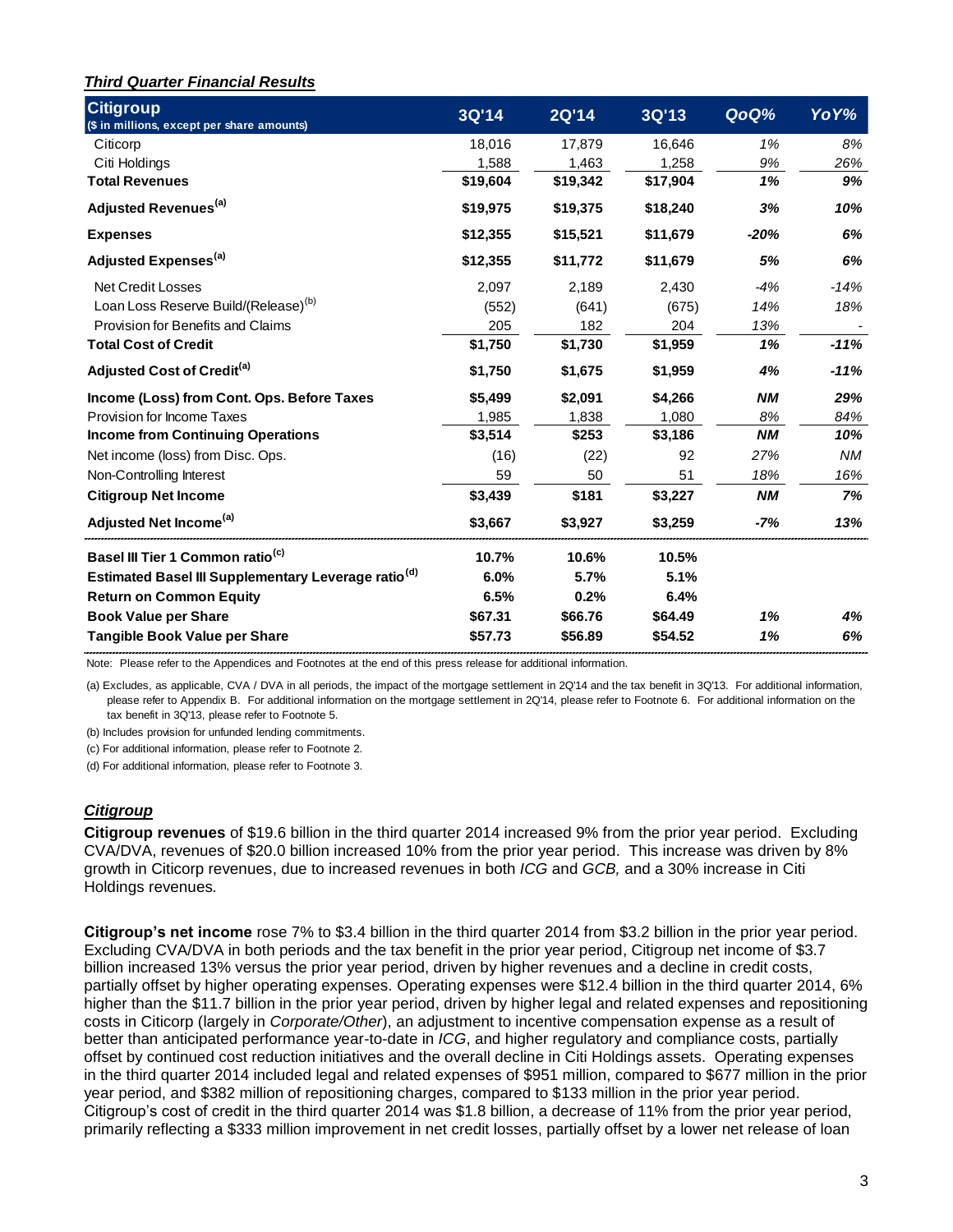loss reserves. Citi's effective tax rate was 36% in the current quarter, an increase from 30% in the prior year period, excluding CVA/DVA in both periods and the tax benefit in the prior year period, driven in part by a higher level of non-tax-deductible legal accruals and higher tax costs related to Citigroup's sales of its consumer operations in Greece and Spain, each in the current period.

**Citigroup's allowance for loan losses** was \$16.9 billion at quarter end, or 2.60% of total loans, compared to \$20.6 billion, or 3.16% of total loans, at the end of the prior year period. The \$552 million net release of loan loss reserves in the current quarter compared to a \$675 million release in the prior year period. Citigroup asset quality continued to improve as total non-accrual assets fell to \$8.0 billion, a 19% reduction compared to the third quarter 2013. Corporate non-accrual loans declined 38% to \$1.4 billion, while consumer non-accrual loans declined 13% to \$6.3 billion.

**Citigroup's loans** were \$654 billion and deposits were \$943 billion as of quarter end, each down 1% from the prior year period. On a constant dollar basis<sup>7</sup>, Citigroup's loans grew by 1%, as growth in Citicorp was partially offset by continued declines in Citi Holdings driven primarily by the *North America* mortgage portfolio, and deposits were largely unchanged.

**Citigroup's capital levels and book value** per share increased versus the prior year period. As of quarter end, book value per share was \$67.31 and tangible book value per share was \$57.73, 4% and 6% increases, respectively, versus the prior year period. At quarter end, Citigroup's Basel III Tier 1 Common ratio was 10.7%, up from 10.5% in the prior year period, largely driven by earnings and the utilization of deferred tax assets (DTA). Citigroup utilized approximately \$700 million of DTA in the third quarter 2014 and \$2.9 billion year-to-date 2014. Citigroup's estimated Basel III Supplementary Leverage ratio for the third quarter 2014 was 6.0% as calculated under the revised final U.S. Basel III rules, up from 5.1% in the prior year period.<sup>3</sup>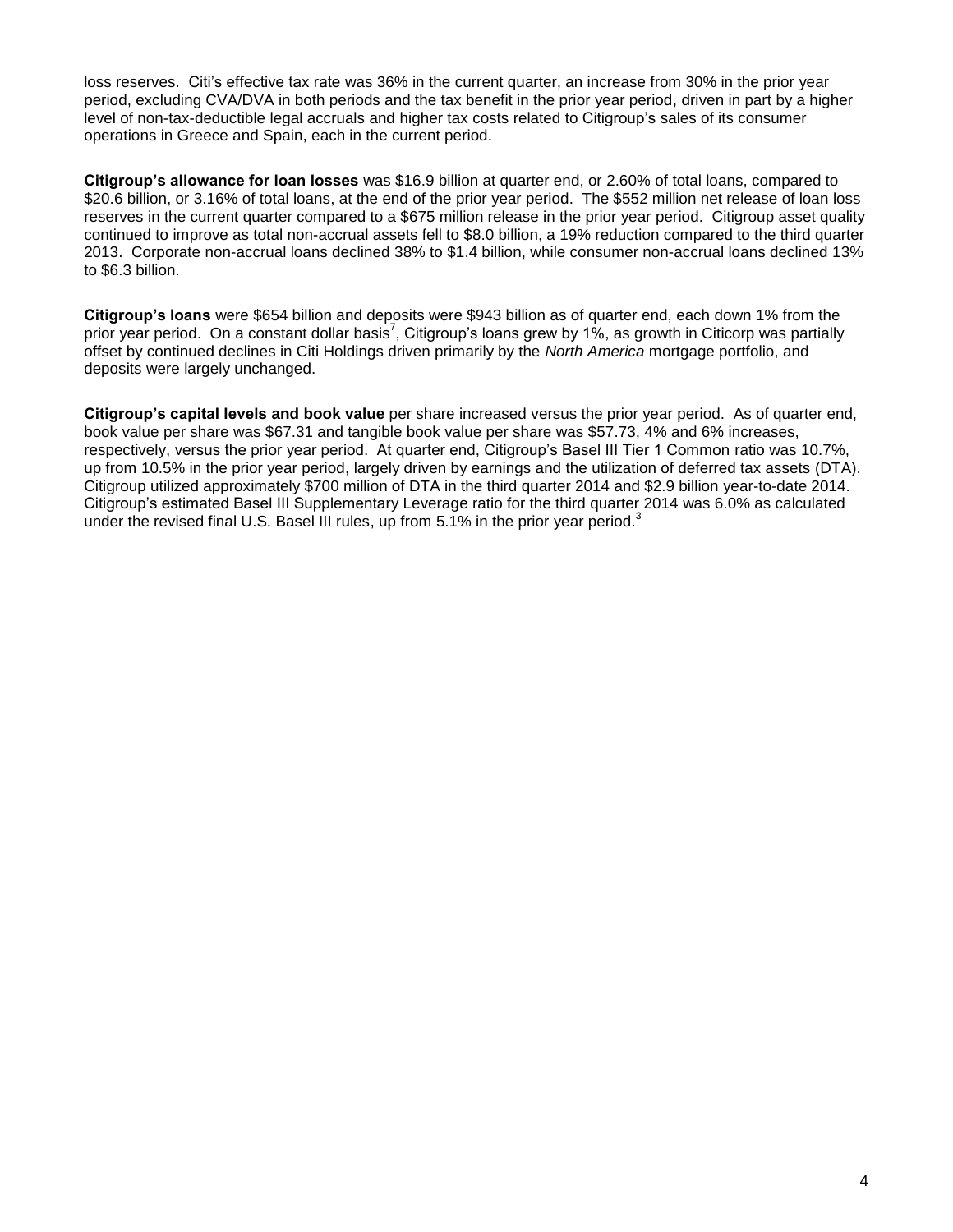| <b>Citicorp</b><br>(\$ in millions)                 | 3Q'14    | <b>2Q'14</b> | 3Q'13    | QoQ%      | YoY%      |
|-----------------------------------------------------|----------|--------------|----------|-----------|-----------|
| <b>Global Consumer Banking</b>                      | 9,637    | 9,381        | 9,232    | 3%        | 4%        |
| Institutional Clients Group                         | 8,371    | 8,463        | 7,372    | $-1%$     | 14%       |
| Corporate/Other                                     | 8        | 35           | 42       | $-77%$    | $-81%$    |
| <b>Total Revenues</b>                               | \$18,016 | \$17,879     | \$16,646 | 1%        | 8%        |
| Adjusted Revenues <sup>(a)</sup>                    | \$18,332 | \$17,911     | \$16,978 | 2%        | 8%        |
| <b>Expenses</b>                                     | \$11,463 | \$11,007     | \$10,283 | 4%        | 11%       |
| <b>Net Credit Losses</b>                            | 1,750    | 1,790        | 1,795    | $-2%$     | $-3%$     |
| Loan Loss Reserve Build/(Release) <sup>(b)</sup>    | (408)    | (442)        | 4        | 8%        | <b>NM</b> |
| Provision for Benefits and Claims                   | 52       | 39           | 51       | 33%       | 2%        |
| <b>Total Cost of Credit</b>                         | \$1,394  | \$1,387      | \$1,850  | 1%        | $-25%$    |
| <b>Net Income</b>                                   | \$3,201  | \$3,663      | \$3,342  | $-13%$    | -4%       |
| Adjusted Net Income <sup>(a)</sup>                  | \$3,395  | \$3,683      | \$3,372  | $-8%$     | 1%        |
| Adjusted Revenues <sup>(a)</sup>                    |          |              |          |           |           |
| North America                                       | 8,150    | 7,958        | 7,318    | 2%        | 11%       |
| <b>EMEA</b>                                         | 2,887    | 2,785        | 2,687    | 4%        | 7%        |
| LATAM                                               | 3,395    | 3,483        | 3,374    | $-3%$     | 1%        |
| Asia                                                | 3,892    | 3,650        | 3,557    | 7%        | 9%        |
| Corporate/Other                                     | 8        | 35           | 42       | $-77%$    | $-81%$    |
| Adjusted Income from Continuing Ops. <sup>(a)</sup> |          |              |          |           |           |
| North America                                       | 2,063    | 2,163        | 1,490    | $-5%$     | 38%       |
| <b>EMEA</b>                                         | 632      | 563          | 499      | 12%       | 27%       |
| LATAM                                               | 646      | 735          | 695      | $-12%$    | $-7%$     |
| Asia                                                | 1,123    | 726          | 797      | 55%       | 41%       |
| Corporate/Other                                     | (998)    | (432)        | (156)    | <b>NM</b> | ΝM        |
| EOP Assets (\$B)                                    | 1,780    | 1,799        | 1,778    | $-1%$     |           |
| EOP Loans (\$B)                                     | 576      | 585          | 561      | $-2%$     | 3%        |
| EOP Deposits (\$B)                                  | 928      | 946          | 914      | $-2%$     | 2%        |

Note: Please refer to the Appendices and Footnotes at the end of this press release for additional information.

(a) Excludes, as applicable, CVA / DVA in all periods and the tax benefit in 3Q'13. For additional information, please refer to Appendix B. For additional information on the tax benefit in 3Q'13, please refer to Footnote 5.

(b) Includes provision for unfunded lending commitments.

## *Citicorp*

**Citicorp revenues** of \$18.0 billion in the third quarter 2014 increased 8% from the prior year period. CVA/DVA, reported within *ICG*, was negative \$316 million in the third quarter 2014 (negative \$194 million after-tax), compared to negative \$332 million (negative \$206 million after-tax) in the prior year period. Excluding CVA/DVA, revenues were up 8% from the third quarter 2013, reflecting increases in *ICG* and *GCB* revenues of 13% and 4%, respectively. *Corporate/Other* revenues were \$8 million versus \$42 million in the prior year period, primarily due to hedging activities.

**Citicorp net income** decreased 4% from the prior year period to \$3.2 billion. Excluding CVA/DVA and the tax benefit in the prior year period, net income increased 1% compared to the prior year period, as higher revenues and continued improvement in credit were partially offset by higher operating expenses.

**Citicorp operating expenses** increased 11% from the prior year period to \$11.5 billion primarily reflecting higher legal and related expenses and repositioning charges, an adjustment to incentive compensation expense in *ICG*, and higher regulatory and compliance costs, partially offset by continued efficiency savings.

**Citicorp cost of credit** of \$1.4 billion in the third quarter 2014 declined 25% from the prior year period. The decline reflected a 3% decline in net credit losses and a higher net loan loss reserve release, which increased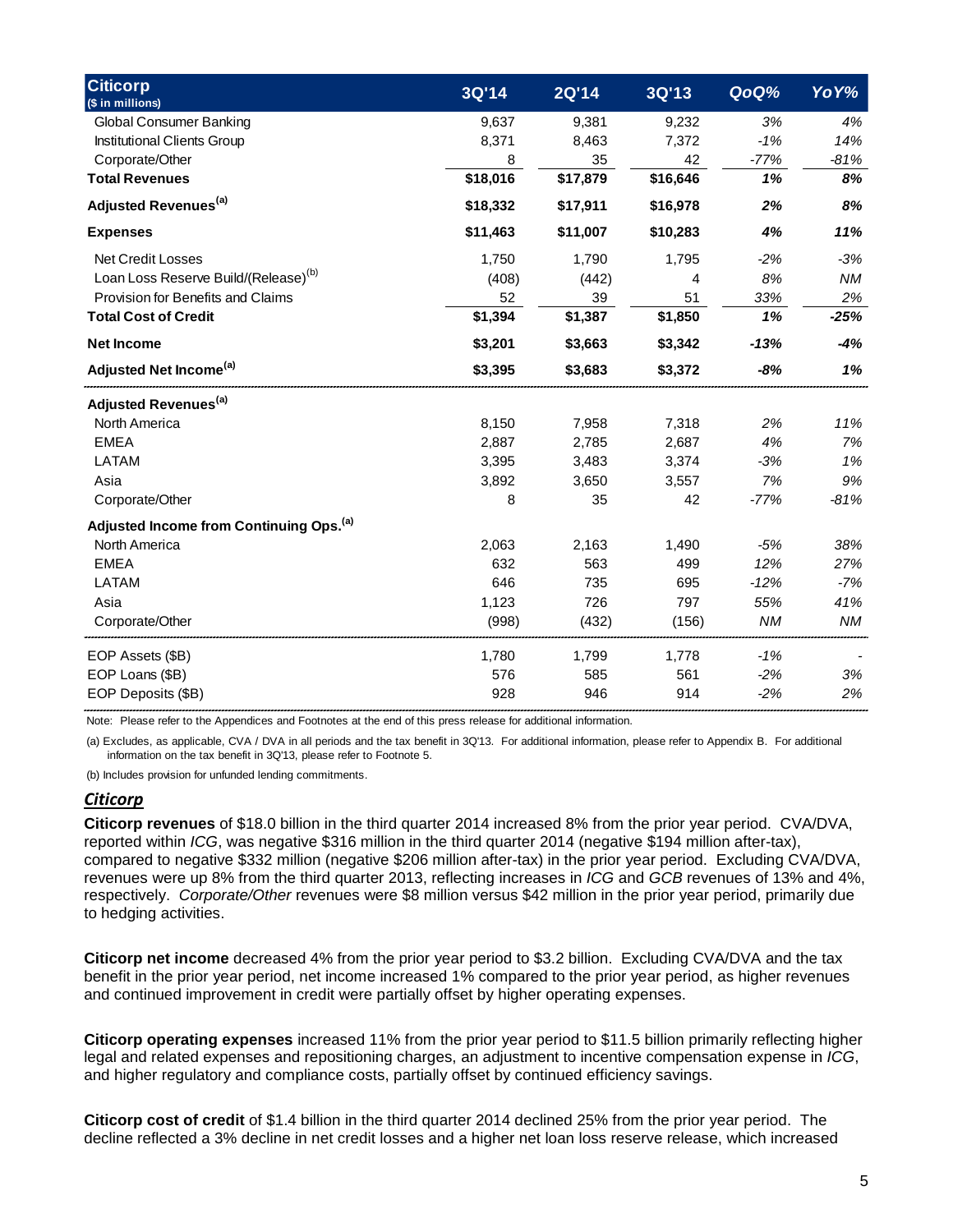\$412 million versus the prior year period. Citicorp's consumer loans 90+ days delinquent increased 2% from the prior year period to \$2.8 billion, but the 90+ days delinquency ratio remained roughly stable at 0.92% of loans.

**Citicorp end of period loans** grew 3% versus the prior year period to \$576 billion, with 3% growth in corporate loans to \$277 billion and 2% growth in consumer loans to \$299 billion. On a constant dollar basis, Citicorp end of period loans grew 4% versus the prior year period, with 5% growth in corporate loans and 3% growth in consumer loans.

| <b>Global Consumer Banking</b><br>(\$ in millions) | 3Q'14   | 2Q'14   | 3Q'13   | QoQ%   | YoY%      |
|----------------------------------------------------|---------|---------|---------|--------|-----------|
| North America                                      | 4,989   | 4,782   | 4,739   | 4%     | 5%        |
| <b>EMEA</b>                                        | 347     | 359     | 359     | $-3%$  | $-3%$     |
| LATAM                                              | 2,357   | 2,324   | 2,272   | 1%     | 4%        |
| Asia                                               | 1,944   | 1,916   | 1,862   | 1%     | 4%        |
| <b>Total Revenues</b>                              | \$9,637 | \$9,381 | \$9,232 | 3%     | 4%        |
| <b>Expenses</b>                                    | \$5,281 | \$5,461 | \$5,189 | $-3%$  | 2%        |
| <b>Net Credit Losses</b>                           | 1,738   | 1,781   | 1,730   | $-2%$  |           |
| Loan Loss Reserve Build/(Release) <sup>(a)</sup>   | (375)   | (321)   | (70)    | $-17%$ | <b>NM</b> |
| Provision for Benefits and Claims                  | 52      | 39      | 51      | 33%    | 2%        |
| <b>Total Cost of Credit</b>                        | \$1,415 | \$1,499 | \$1,711 | $-6%$  | $-17%$    |
| <b>Net Income</b>                                  | \$1,928 | \$1,599 | \$1,531 | 21%    | 26%       |
| <b>Income from Continuing Operations</b>           |         |         |         |        |           |
| North America                                      | 1,185   | 1,077   | 894     | 10%    | 33%       |
| <b>EMEA</b>                                        |         | 15      | 13      | $-93%$ | $-92%$    |
| LATAM                                              | 338     | 299     | 264     | 13%    | 28%       |
| Asia                                               | 413     | 214     | 364     | 93%    | 13%       |
| (in billions of dollars)                           |         |         |         |        |           |
| Avg. Cards Loans                                   | 142     | 142     | 139     |        | 2%        |
| Avg. Retail Banking Loans                          | 158     | 157     | 147     | 1%     | 7%        |
| Avg. Deposits                                      | 333     | 335     | 324     | $-1%$  | 3%        |
| <b>Investment Sales</b>                            | 30      | 27      | 24      | 11%    | 27%       |
| <b>Cards Purchase Sales</b>                        | 94      | 95      | 90      | $-1%$  | 4%        |

Note: Please refer to the Appendices and Footnotes at the end of this press release for additional information.

(a) Includes provision for unfunded lending commitments.

#### *Global Consumer Banking*

*GCB* **revenues** of \$9.6 billion increased 4% from the prior year period, driven by growth in *North America*, *Latin America* and *Asia*.

*GCB* **net income** rose 26% versus the prior year period to \$1.9 billion, reflecting the increase in revenues and a lower cost of credit, partially offset by higher operating expenses. Operating expenses increased 2% to \$5.3 billion versus the prior year period, mostly reflecting higher legal and related expenses and repositioning charges, partially offset by ongoing cost reduction initiatives.

**North America** *GCB* **revenues** rose 5% to \$5.0 billion versus the prior year period reflecting higher revenues in each of retail banking, Citi-branded card and Citi retail services. Retail banking revenues rose 9% to \$1.2 billion from the third quarter 2013, reflecting 9% growth in average loans and 2% growth in average deposits, as well as higher revenues in the U.S. mortgage business driven by a repurchase reserve release of approximately \$50 million in the current quarter. Citi-branded cards revenues of \$2.1 billion were up 1% versus last year, as purchase sales grew and an improvement in spreads mostly offset the impact of lower average loans. Citi retail services revenues increased 8% to \$1.6 billion, mainly reflecting the impact of the Best Buy portfolio acquisition.

**North America** *GCB* **net income** was \$1.2 billion, up 33% versus the third quarter 2013, driven by the increase in revenues, a decline in net credit losses and a higher loan loss reserve release. Operating expenses were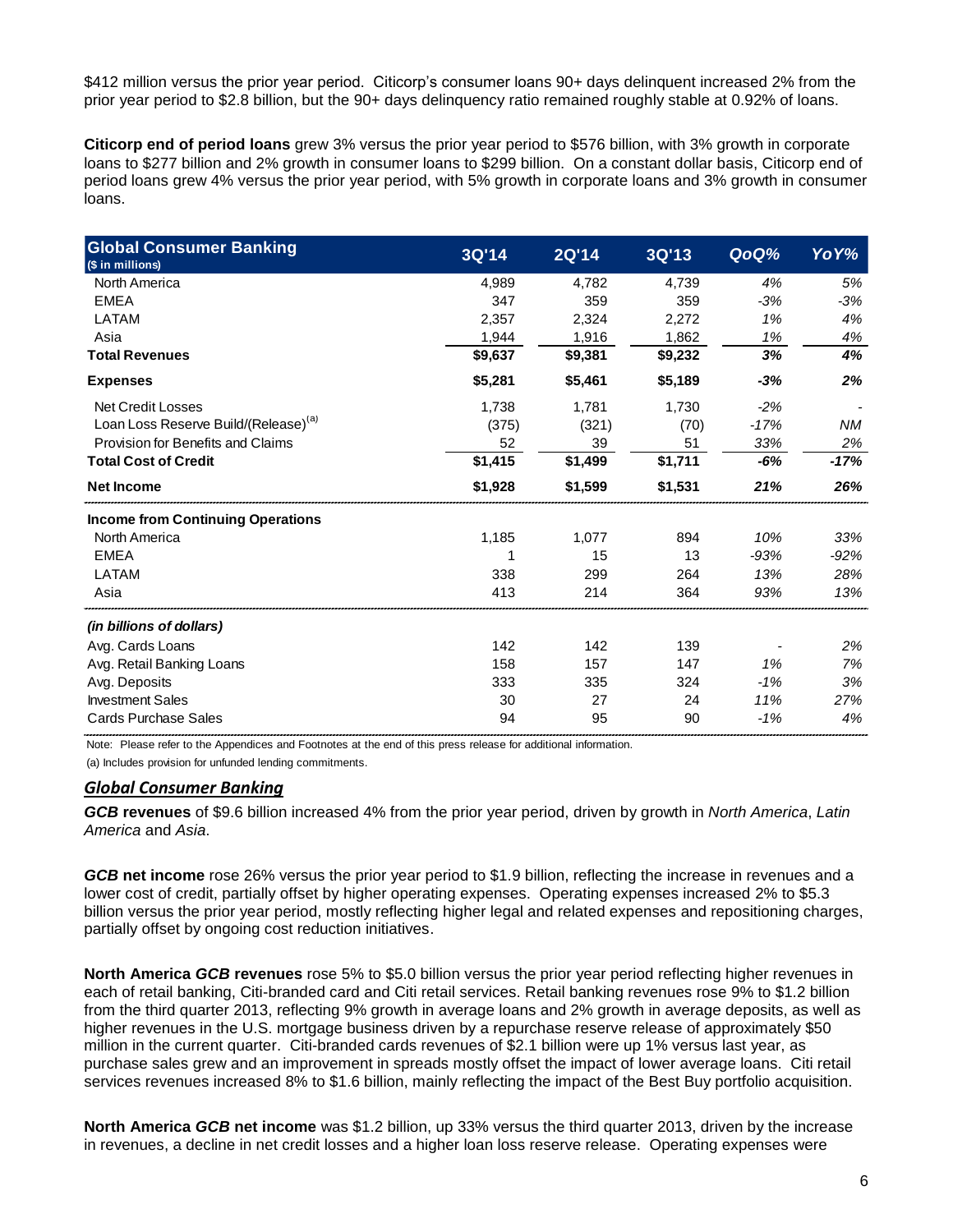slightly lower versus the prior year period at \$2.4 billion, as ongoing cost reduction initiatives were partially offset by the impact of higher expenses associated with the Best Buy portfolio and increased legal and related expenses and repositioning charges.

**North America** *GCB* **credit quality** continued to improve as net credit losses of \$1.0 billion decreased 6% versus the prior year period. Net credit losses improved versus the prior year period in Citi-branded cards (down 14% to \$526 million) but increased 5% in Citi retail services to \$457 million, due to the Best Buy portfolio acquisition. Delinquency rates continued to improve in both Citi-branded cards and Citi retail services. The reserve release in the third quarter 2014 was \$340 million, \$115 million higher than in the third quarter 2013, due to the continued improvement in each of the cards portfolios.

**International** *GCB* **revenues** increased 3% versus the third quarter 2013 to \$4.6 billion. On a constant dollar basis, international *GCB* revenues were up 5% versus the third quarter 2013, with growth in each region. In constant dollars, revenues in *Latin America* increased 6% to \$2.4 billion as volume growth more than offset spread compression. In *Asia*, revenues rose by 4% to \$1.9 billion primarily due to volume growth and an increase in investment sales revenues, partially offset by the ongoing impact of regulatory changes and the franchise repositioning in Korea. In *EMEA,* revenues increased 1% to \$347 million due to higher volumes, partially offset by the previously-announced market exits in 2013.

**International** *GCB* **net income** increased 16% from the prior year period to \$742 million, and increased 22% in constant dollars. On a constant dollar basis, higher revenues and lower credit costs more than offset higher operating expenses. Operating expenses in the third quarter 2014 increased 5% in constant dollars (increased 4% on a reported basis) as higher legal and related expenses and repositioning charges, the impact of business growth and higher regulatory and compliance costs were partially offset by ongoing efficiency savings. Credit costs declined 13% versus the prior year period driven by a net loan loss reserve release in the current quarter.

**International** *GCB* **credit quality** primarily reflected portfolio seasoning as well as the ongoing impact of fiscal reforms and slower economic growth in Mexico. Net credit losses rose 11% to \$721 million, primarily reflecting the impact of portfolio growth as well as portfolio seasoning in *Latin America*. The international net credit loss rate was 1.99% of average loans in the third quarter 2014, compared to 1.89% in the prior year period.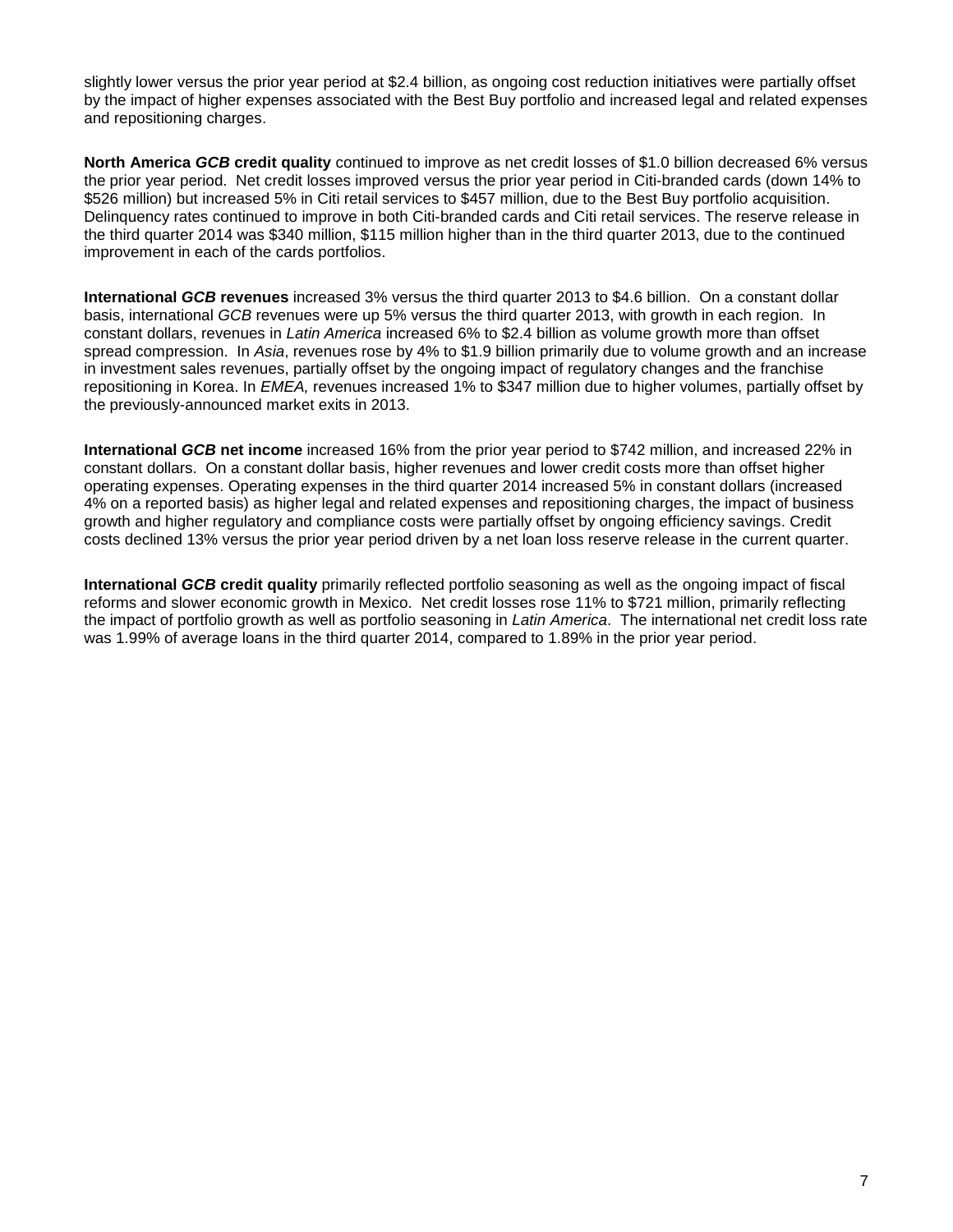| <b>Institutional Clients Group</b><br>(\$ in millions) | 3Q'14   | <b>2Q'14</b> | 3Q'13   | QoQ%      | YoY%      |
|--------------------------------------------------------|---------|--------------|---------|-----------|-----------|
| Treasury & Trade Solutions                             | 1,965   | 2,009        | 1,950   | $-2%$     | 1%        |
| <b>Investment Banking</b>                              | 1,248   | 1,338        | 942     | $-7%$     | 32%       |
| Private Bank                                           | 663     | 656          | 614     | 1%        | 8%        |
| Corporate Lending <sup>(a)</sup>                       | 442     | 454          | 379     | $-3%$     | 17%       |
| <b>Total Banking</b>                                   | 4,318   | 4,457        | 3,885   | $-3%$     | 11%       |
| <b>Fixed Income Markets</b>                            | 2,981   | 2,996        | 2,838   | $-1%$     | 5%        |
| <b>Equity Markets</b>                                  | 763     | 659          | 670     | 16%       | 14%       |
| <b>Securities Services</b>                             | 600     | 598          | 553     |           | 8%        |
| Other                                                  | (66)    | (171)        | (95)    | 61%       | 31%       |
| <b>Total Markets &amp; Securities Services</b>         | 4,278   | 4,082        | 3,966   | 5%        | 8%        |
| Product Revenues <sup>(b)</sup>                        | \$8,596 | \$8,539      | \$7,851 | 1%        | 9%        |
| Gain / (loss) on Loan Hedges                           | 91      | (44)         | (147)   | <b>NM</b> | <b>NM</b> |
| <b>Total Revenues ex-CVA/DVA</b>                       | 8,687   | 8,495        | 7,704   | 2%        | 13%       |
| CVA/DVA                                                | (316)   | (32)         | (332)   | ΝM        | 5%        |
| <b>Total Revenues</b>                                  | \$8,371 | \$8,463      | \$7,372 | $-1%$     | 14%       |
| <b>Expenses</b>                                        | \$5,040 | \$4,891      | \$4,888 | 3%        | 3%        |
| <b>Net Credit Losses</b>                               | 12      | 9            | 65      | 33%       | $-82%$    |
| Credit Reserve Build/(Release) <sup>(c)</sup>          | (33)    | (121)        | 74      | 73%       | NM        |
| <b>Total Cost of Credit</b>                            | \$(21)  | \$(112)      | \$139   | 81%       | NΜ        |
| <b>Net Income</b>                                      | \$2,291 | \$2,543      | \$1,721 | $-10%$    | 33%       |
| Adjusted Net Income <sup>(d)</sup>                     | \$2,485 | \$2,563      | \$1,927 | $-3%$     | 29%       |
| Adjusted Revenues <sup>(d)</sup>                       |         |              |         |           |           |
| North America                                          | 3,161   | 3,176        | 2,579   |           | 23%       |
| <b>EMEA</b>                                            | 2,540   | 2,426        | 2,328   | 5%        | 9%        |
| <b>LATAM</b>                                           | 1,038   | 1,159        | 1,102   | $-10%$    | $-6%$     |
| Asia                                                   | 1,948   | 1,734        | 1,695   | 12%       | 15%       |
| Adjusted Income from Continuing Ops. <sup>(d)</sup>    |         |              |         |           |           |
| North America                                          | 878     | 1,086        | 596     | $-19%$    | 47%       |
| <b>EMEA</b>                                            | 631     | 548          | 486     | 15%       | 30%       |
| <b>LATAM</b>                                           | 308     | 436          | 431     | $-29%$    | $-29%$    |
| Asia                                                   | 710     | 512          | 433     | 39%       | 64%       |

Note: Please refer to the Appendices and Footnotes at the end of this press release for additional information.

(a) Excludes gain / (loss) on loan hedges. For additional information, please refer to Footnote 8.

(b) Excludes CVA / DVA and gain / (loss) on loan hedges.

(c) Includes provision for unfunded lending commitments.

(d) Excludes, as applicable, CVA / DVA in all periods. For a reconciliation of these measures to reported results, see Appendix B.

### *Institutional Clients Group*

*ICG revenues* rose 14% from the prior year period to \$8.4 billion. Excluding the impact of CVA/DVA, revenues were \$8.7 billion, 13% higher than the prior year period, reflecting higher revenues in each of *Banking* and *Markets and Securities Services.* 

*Banking* **revenues** of \$4.3 billion increased 11% from the prior year period, primarily reflecting growth in *Investment Banking* revenues. *Investment Banking* revenues increased 32% versus the prior year period, driven by a 90% increase in advisory revenues to \$318 million, a 51% increase in equity underwriting revenues to \$298 million, and a 9% increase in debt underwriting revenues to \$632 million. *Private Bank* revenues increased 8% to \$663 million from the prior year period (excluding negative \$6 million of CVA/DVA) as growth in client volumes was partially offset by the impact of spread compression. *Corporate Lending* revenues rose 17% versus the prior year period to \$442 million reflecting growth in average loans and improved funding costs, partially offset by lower loan yields. *Treasury and Trade Solutions* revenues of \$2.0 billion were up 1% versus the prior year period as volume and fee growth was partially offset by the impact of spread compression globally.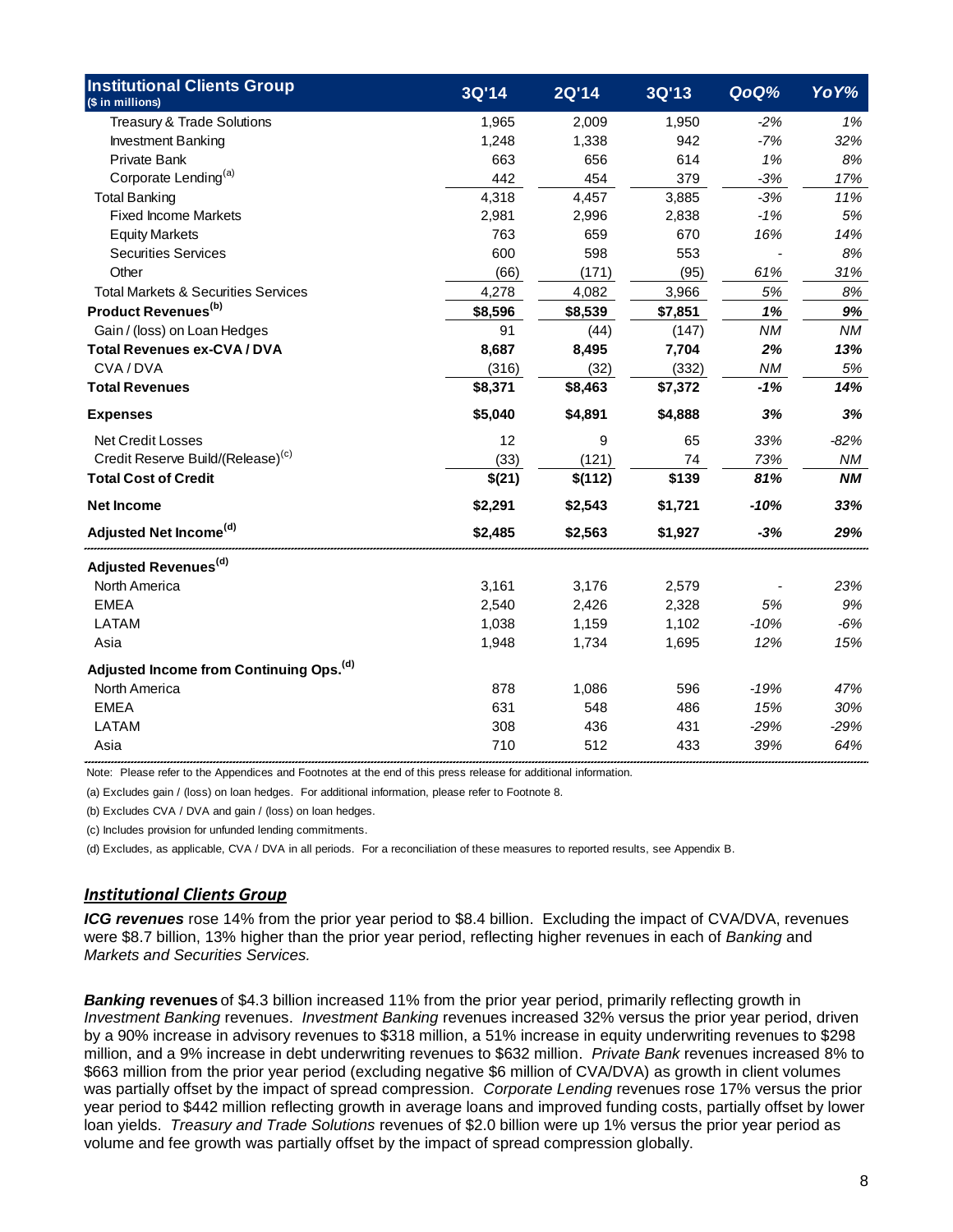*Markets and Securities Services* **revenues** of \$4.3 billion (excluding negative \$310 million of CVA/DVA, versus negative \$326 million in the third quarter 2013) rose 8% from the prior year period. *Fixed Income Markets* revenues of \$3.0 billion in the third quarter 2014 (excluding negative \$306 million of CVA/DVA) increased 5% from the prior year period reflecting strength in securitized products as well as an improvement in rates and currencies. *Equity Markets* revenues of \$763 million (excluding negative \$4 million of CVA/DVA) were up 14% versus the prior year period, reflecting improved client activity in derivatives. *Securities Services* revenues of \$600 million grew 8% versus the prior year period due to increased client balances and activity.

ICG net income was \$2.3 billion in the third quarter 2014. Excluding CVA/DVA, net income of \$2.5 billion grew 29% from the prior year period, primarily reflecting the increase in revenues and improved credit costs, partially offset by an increase in operating expenses. Operating expenses grew 3% to \$5.0 billion due to an adjustment to incentive compensation expense as a result of better than anticipated performance year-to-date, higher regulatory and compliance costs and higher repositioning charges, partially offset by ongoing efficiency savings.

*ICG* **average loans** grew 7% versus the prior year period to \$278 billion while end of period deposits remained roughly unchanged at \$567 billion. In constant dollars, average loans were up 7% versus the prior year period, while end of period deposits increased 2%.

| <b>Citi Holdings</b><br>(\$ in millions)                                                                                                                                                   | 3Q'14                                 | 2Q'14                                 | 3Q'13                                 | QoQ%                             | YoY%                    |
|--------------------------------------------------------------------------------------------------------------------------------------------------------------------------------------------|---------------------------------------|---------------------------------------|---------------------------------------|----------------------------------|-------------------------|
| <b>Total Revenues</b>                                                                                                                                                                      | \$1,588                               | \$1,463                               | \$1,258                               | 9%                               | 26%                     |
| Adjusted Revenues <sup>(a)</sup>                                                                                                                                                           | \$1,643                               | \$1,464                               | \$1,262                               | 12%                              | 30%                     |
| <b>Expenses</b>                                                                                                                                                                            | \$892                                 | \$4,514                               | \$1,396                               | $-80%$                           | -36%                    |
| Adjusted Expenses <sup>(a)</sup>                                                                                                                                                           | \$892                                 | \$765                                 | \$1,396                               | 17%                              | $-36%$                  |
| <b>Net Credit Losses</b><br>Loan Loss Reserve Build/(Release) <sup>(b)</sup><br>Provision for Benefits and Claims<br><b>Total Cost of Credit</b><br>Adjusted Cost of Credit <sup>(a)</sup> | 347<br>(144)<br>153<br>\$356<br>\$356 | 399<br>(199)<br>143<br>\$343<br>\$288 | 635<br>(679)<br>153<br>\$109<br>\$109 | $-13%$<br>28%<br>7%<br>4%<br>24% | -45%<br>79%<br>ΝM<br>ΝM |
| Net Income (Loss)                                                                                                                                                                          | \$238                                 | \$(3,482)                             | \$(115)                               | <b>NM</b>                        | NM                      |
| Adjusted Net Income <sup>(a)</sup>                                                                                                                                                         | \$272                                 | \$244                                 | \$(113)                               | 11%                              | ΝM                      |
| EOP Assets (\$ in billions)<br>EOP Loans (\$B)<br>EOP Deposits (\$B)                                                                                                                       | 103<br>78<br>14                       | 111<br>82<br>20                       | 122<br>96<br>42                       | $-7%$<br>$-6%$<br>-26%           | $-16%$<br>-19%<br>-66%  |

Note: Please refer to the Appendices and Footnotes at the end of this press release for additional information.

(a) Excludes, as applicable, CVA / DVA in all periods and the impact of the mortgage settlement in 2Q'14. For additional information, please refer to Appendix B. For additional information on the mortgage settlement in 2Q'14, please refer to Footnote 6.

(b) Includes provision for unfunded lending commitments.

### *Citi Holdings*

**Citi Holdings revenues** in the third quarter 2014 increased 26% versus the prior year period to \$1.6 billion. Revenues in the third quarter 2014 included CVA/DVA of negative \$55 million, compared to negative \$4 million in the prior year period. Excluding CVA/DVA, Citi Holdings revenues increased 30%, primarily driven by gains on the sales of consumer operations in Greece and Spain as well as lower funding costs, partially offset by losses on the redemption of debt associated with funding Citi Holdings assets. As of the end of the quarter, Citi Holdings assets were \$103 billion, 16% below the prior year period, and represented approximately 5% of total Citigroup assets.

**Citi Holdings net income** was \$238 million in the third quarter 2014, compared to a net loss of \$115 million in the prior year period. Excluding CVA/DVA, net income was \$272 million, up from a loss of \$113 million in the prior year period, reflecting the higher revenues, lower operating expenses and lower net credit losses, partially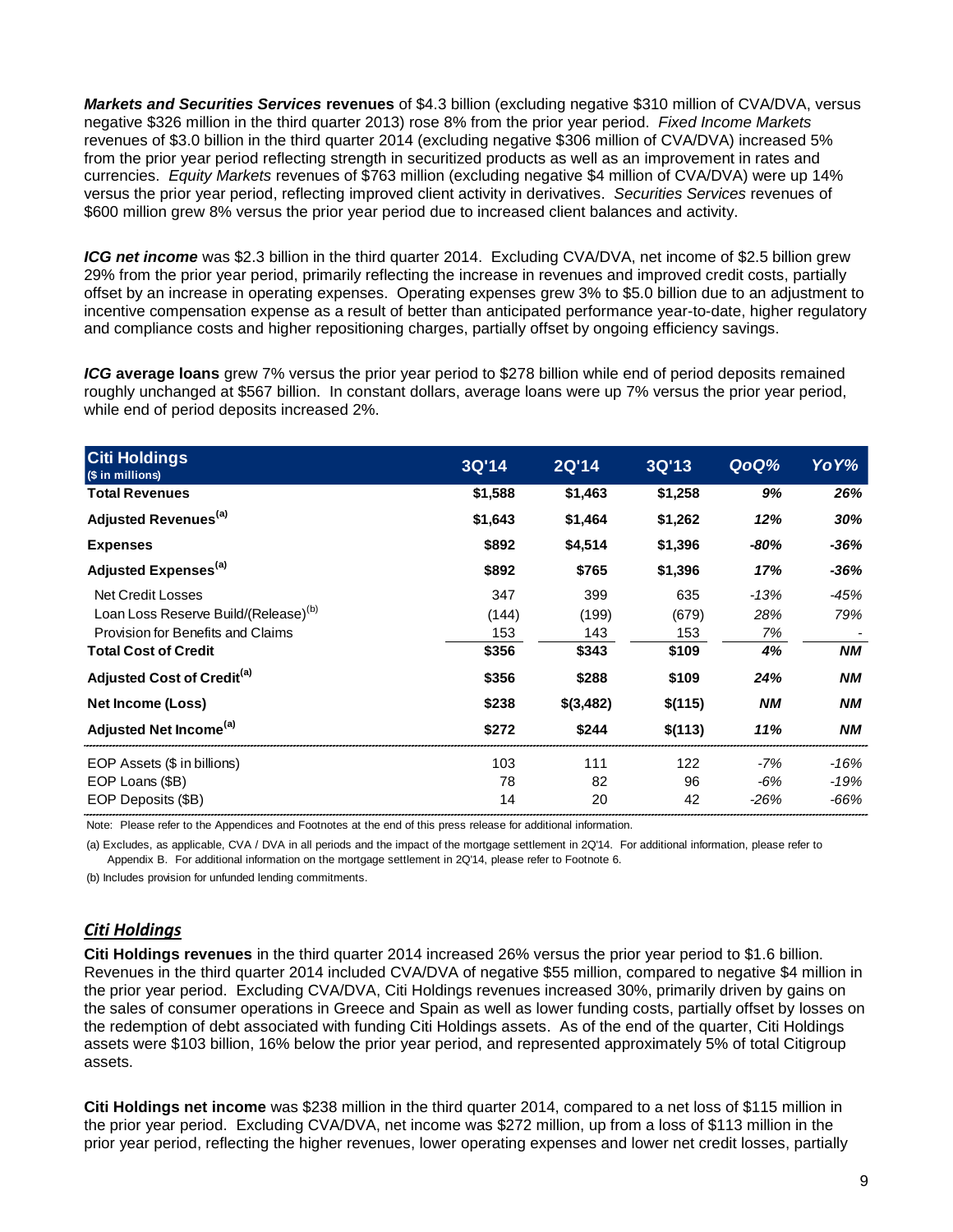offset by a lower net loan loss reserve release. Operating expenses in the third quarter 2014 declined 36% from the prior year period, principally reflecting lower legal and related expenses (\$126 million in the third quarter 2014, compared to \$595 million in the prior year period) as well as productivity savings and the ongoing decline in Citi Holdings assets, partially offset by \$59 million of costs related to the sales of the consumer operations in Greece and Spain. Net credit losses decreased 45% from the prior year period to \$347 million, primarily driven by continued improvements in the *North America* mortgage portfolio. The net loan loss reserve release decreased 79% from the prior year period to \$144 million, primarily due to lower releases related to the *North America* mortgage portfolio.

**Citi Holdings allowance for credit losses** was \$5.0 billion at the end of the third quarter 2014, or 6.44% of loans, compared to \$7.3 billion, or 7.59% of loans, in the prior year period. 90+ days delinquent consumer loans in Citi Holdings decreased 29% to \$2.1 billion, or 2.93% of loans.

| <b>Citicorp Results by Region(a)</b> | <b>Revenues</b> |          |          | <b>Income from Continuing Ops.</b> |         |         |
|--------------------------------------|-----------------|----------|----------|------------------------------------|---------|---------|
| (\$ in millions)                     | 3Q'14           | 2Q'14    | 3Q'13    | 3Q'14                              | 2Q'14   | 3Q'13   |
| <b>North America</b>                 |                 |          |          |                                    |         |         |
| <b>Global Consumer Banking</b>       | 4,989           | 4,782    | 4,739    | 1,185                              | 1,077   | 894     |
| Institutional Clients Group          | 3,161           | 3,176    | 2,579    | 878                                | 1,086   | 596     |
| <b>Total North America</b>           | \$8,150         | \$7,958  | \$7,318  | \$2,063                            | \$2,163 | \$1,490 |
| <b>EMEA</b>                          |                 |          |          |                                    |         |         |
| Global Consumer Banking              | 347             | 359      | 359      |                                    | 15      | 13      |
| Institutional Clients Group          | 2,540           | 2,426    | 2,328    | 631                                | 548     | 486     |
| <b>Total EMEA</b>                    | \$2,887         | \$2,785  | \$2,687  | \$632                              | \$563   | \$499   |
| <b>Latin America</b>                 |                 |          |          |                                    |         |         |
| <b>Global Consumer Banking</b>       | 2,357           | 2,324    | 2,272    | 338                                | 299     | 264     |
| Institutional Clients Group          | 1,038           | 1,159    | 1,102    | 308                                | 436     | 431     |
| <b>Total Latin America</b>           | \$3,395         | \$3,483  | \$3,374  | \$646                              | \$735   | \$695   |
| Asia                                 |                 |          |          |                                    |         |         |
| Global Consumer Banking              | 1,944           | 1,916    | 1,862    | 413                                | 214     | 364     |
| Institutional Clients Group          | 1,948           | 1,734    | 1,695    | 710                                | 512     | 433     |
| <b>Total Asia</b>                    | \$3,892         | \$3,650  | \$3,557  | \$1,123                            | \$726   | \$797   |
| Corporate/Other                      | \$8             | \$35     | \$42     | \$(998)                            | \$(432) | \$(156) |
| <b>Citicorp</b>                      | \$18,332        | \$17,911 | \$16,978 | \$3,466                            | \$3,755 | \$3,325 |

Note: Totals may not sum due to rounding. Please refer to the Appendices and Footnotes at the end of this press release for additional information.

(a) Excludes, as applicable, CVA / DVA in all periods and the tax benefit in 3Q'13. For additional information, please refer to Appendix B. For additional information on the tax benefit in 3Q'13, please refer to Footnote 5.

Citigroup will host a conference call today at 11:30 AM (ET). A live webcast of the presentation, as well as financial results and presentation materials, will be available at [http://www.citigroup.com/citi/investor.](http://www.citigroup.com/citi/fin) Dial-in numbers for the conference call are as follows: (866) 516-9582 in the U.S. and Canada; (973) 409-9210 outside of the U.S. and Canada. The conference code for both numbers is 90833821.

Citigroup, the leading global bank, has approximately 200 million customer accounts and does business in more than 160 countries and jurisdictions. Citigroup provides consumers, corporations, governments and institutions with a broad range of financial products and services, including consumer banking and credit, corporate and investment banking, securities brokerage, transaction services, and wealth management.

Additional information may be found at [www.citigroup.com](http://www.citigroup.com/) | Twitter: @Citi | YouTube: [www.youtube.com/citi](http://www.youtube.com/citi) | Blog: [http://new.citi.com](http://new.citi.com/) | Facebook: [www.facebook.com/citi](http://www.facebook.com/citi) | LinkedIn: [www.linkedin.com/company/citi](http://www.linkedin.com/company/citi)

Additional financial, statistical, and business-related information, as well as business and segment trends, is included in a Quarterly Financial Data Supplement. Both this earnings release and Citigroup's Third Quarter 2014 Quarterly Financial Data Supplement are available on Citigroup's website at [www.citigroup.com.](http://www.citigroup.com/)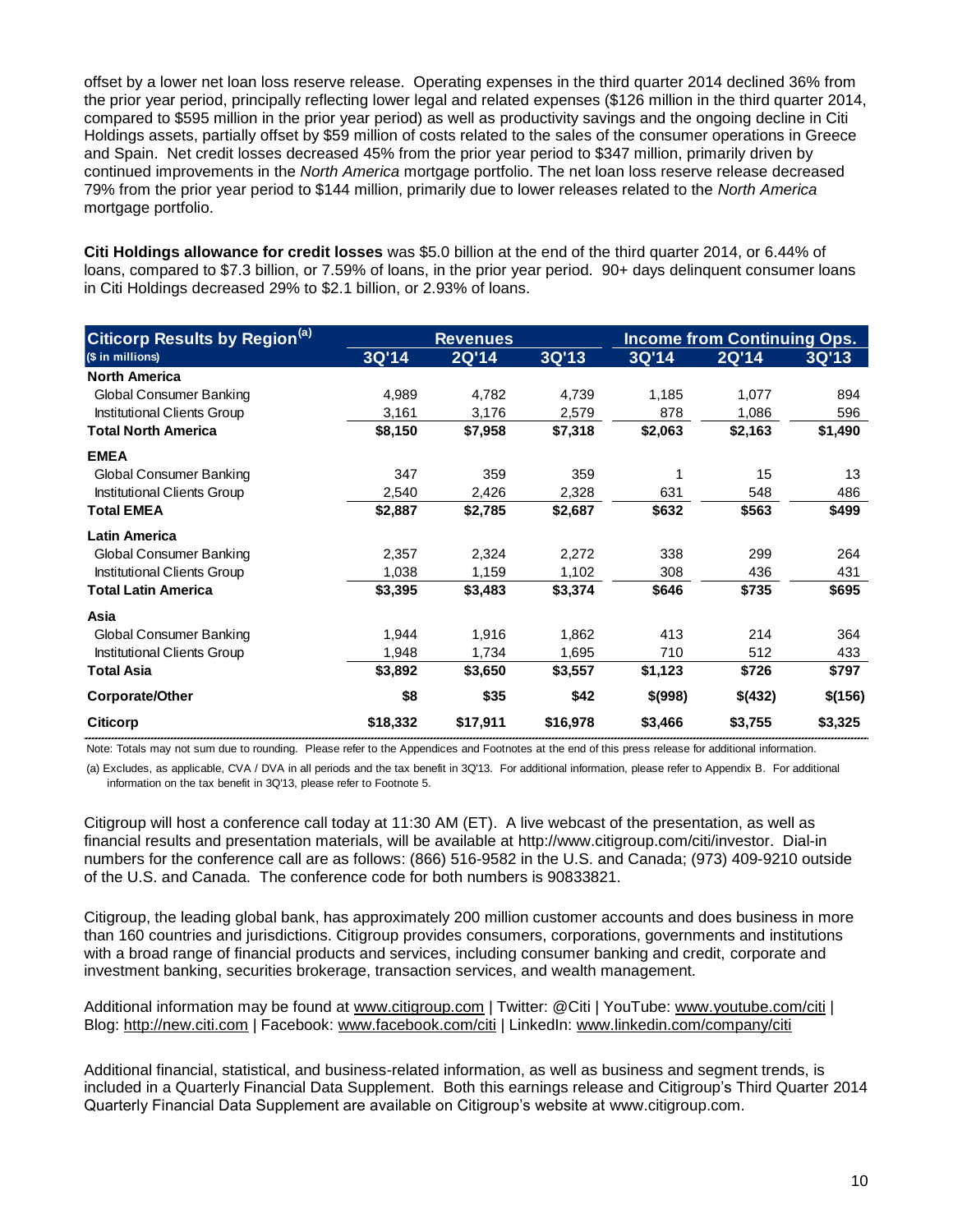Certain statements in this release, including without limitation those related to Citigroup's intended exit from its consumer businesses in 11 markets and its consumer finance business in Korea, are "forward-looking statements" within the meaning of the U.S. Private Securities Litigation Reform Act of 1995. These statements are based on management's current expectations and are subject to uncertainty and changes in circumstances. These statements are not guarantees of future results or occurrences. Actual results and capital and other financial condition may differ materially from those included in these statements due to a variety of factors, including market conditions, transaction closing conditions and regulatory and other approvals as well as the precautionary statements included in this release and those contained in Citigroup's filings with the U.S. Securities and Exchange Commission, including without limitation the "Risk Factors" section of Citigroup's 2013 Annual Report on Form 10-K. Any forward-looking statements made by or on behalf of Citigroup speak only as to the date they are made, and Citigroup does not undertake to update forward-looking statements to reflect the impact of circumstances or events that arise after the date the forward-looking statements were made.

### Contacts:

| Press: Mark Costiglio | (212) 559-4114 | Investors:              | Susan Kendall | (212) 559-2718   |
|-----------------------|----------------|-------------------------|---------------|------------------|
| Kamran Mumtaz         | (212) 793-7682 | Fixed Income Investors: | Peter Kapp    | $(212)$ 559-5091 |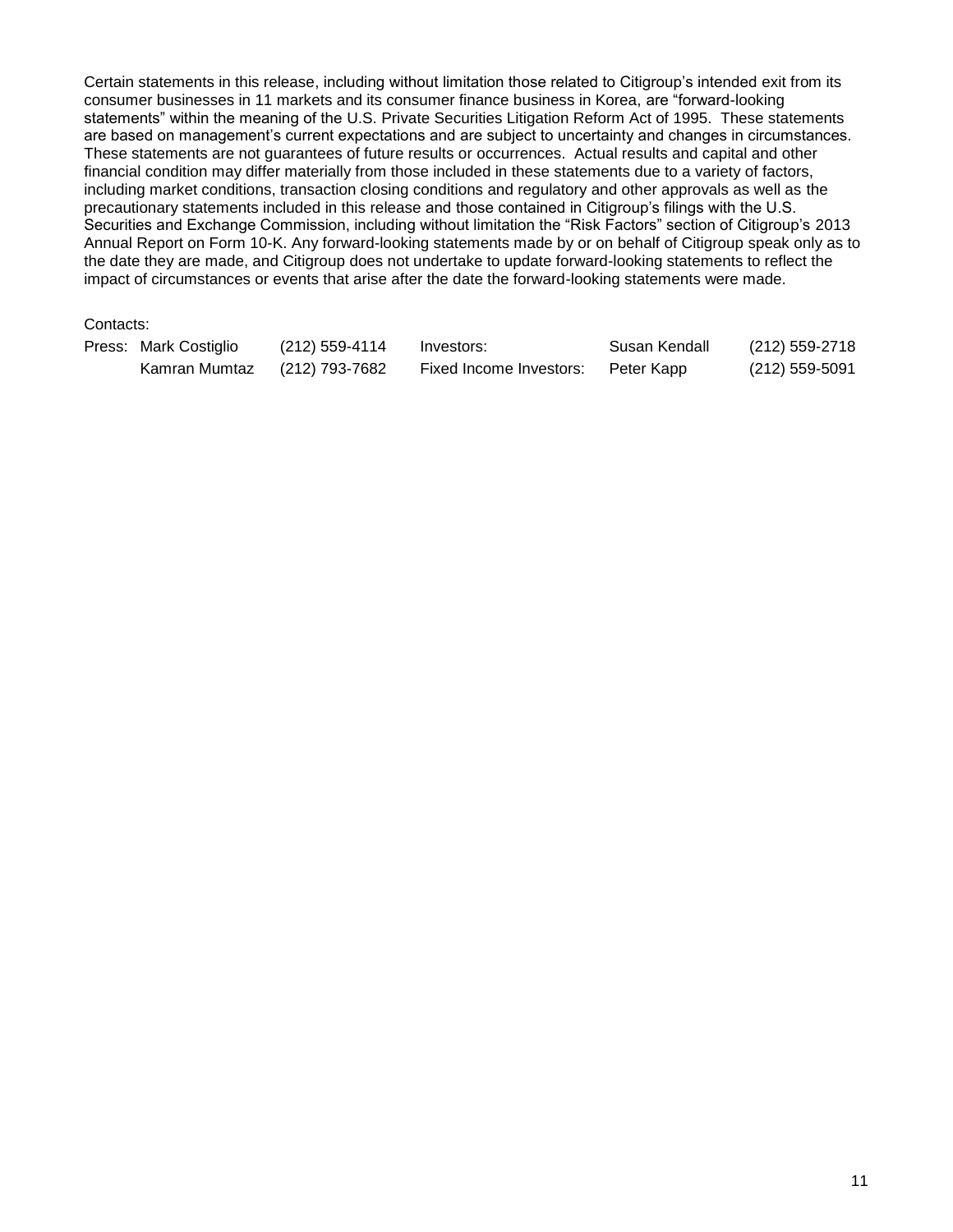| <b>Appendix A: CVA / DVA</b>                       |         |              |         |  |
|----------------------------------------------------|---------|--------------|---------|--|
| <b>CVA/DVA</b><br>(\$ in millions)                 | 3Q'14   | <b>2Q'14</b> | 3Q'13   |  |
| <b>Institutional Clients Group</b>                 |         |              |         |  |
| Counterparty CVA <sup>(1)</sup>                    | \$(25)  | \$62         | \$(50)  |  |
| Asset FVA                                          | (436)   |              |         |  |
| Own-Credit CVA <sup>(1)</sup>                      | 27      | (50)         | (43)    |  |
| Liability FVA                                      | 6       |              |         |  |
| Derivatives CVA <sup>(1)</sup>                     | \$(427) | \$12         | \$(93)  |  |
| DVA on Citi Liabilities at Fair Value              | 111     | (44)         | (239)   |  |
| <b>Total Institutional Clients Group CVA / DVA</b> | \$(316) | \$(32)       | \$(332) |  |
| <b>Citi Holdings</b>                               |         |              |         |  |
| Counterparty CVA <sup>(1)</sup>                    | \$0     | \$1          | \$2     |  |
| Asset FVA                                          | (44)    |              |         |  |
| Own-Credit CVA <sup>(1)</sup>                      | (12)    | (2)          | (4)     |  |
| Liability FVA                                      | 0       |              |         |  |
| Derivatives CVA <sup>(1)</sup>                     | \$(55)  | \$(1)        | \$(2)   |  |
| DVA on Citi Liabilities at Fair Value              |         |              | (2)     |  |
| <b>Total Citi Holdings CVA/DVA</b>                 | \$(55)  | \$(1)        | \$(4)   |  |
| <b>Total Citigroup CVA/DVA</b>                     | \$(371) | \$(33)       | \$(336) |  |
| Note: Totals may not sum due to rounding.          |         |              |         |  |

(1) Net of hedges.

### **Appendix B: Non-GAAP Financial Measures - Adjusted Items**

| <b>Citigroup</b><br>(\$ in millions, except per share amounts) | 3Q'14    | 2Q'14    | 3Q'13    |
|----------------------------------------------------------------|----------|----------|----------|
| <b>Reported Revenues (GAAP)</b><br>Impact of:                  | \$19,604 | \$19,342 | \$17,904 |
| CVA/DVA                                                        | (371)    | (33)     | (336)    |
| <b>Adjusted Revenues</b>                                       | \$19,975 | \$19,375 | \$18,240 |
| <b>Reported Expenses (GAAP)</b><br>Impact of:                  | \$12,355 | \$15,521 | \$11,679 |
| Mortgage Settlement                                            |          | (3,749)  |          |
| <b>Adjusted Expenses</b>                                       | \$12,355 | \$11,772 | \$11,679 |
| <b>Reported Cost of Credit (GAAP)</b><br>Impact of:            | \$1,750  | \$1,730  | \$1,959  |
| Mortgage Settlement                                            |          | (55)     |          |
| <b>Adjusted Cost of Credit</b>                                 | \$1,750  | \$1,675  | \$1,959  |
| <b>Reported Net Income (GAAP)</b>                              | \$3,439  | \$181    | \$3,227  |
| Impact of:                                                     |          |          |          |
| CVA/DVA                                                        | (228)    | (20)     | (208)    |
| Tax Item                                                       |          |          | 176      |
| Mortgage Settlement                                            |          | (3,726)  |          |
| <b>Adjusted Net Income</b>                                     | \$3,667  | \$3,927  | \$3,259  |
| <b>Preferred Dividends</b>                                     | 128      | 100      | 110      |
| <b>Adjusted Net Income to Common</b>                           | \$3,539  | \$3,827  | \$3,149  |
| <b>Reported EPS (GAAP)</b>                                     | \$1.07   | \$0.03   | \$1.00   |
| Impact of:                                                     |          |          |          |
| CVA/DVA                                                        | (0.08)   | (0.01)   | (0.07)   |
| Tax Item                                                       |          |          | 0.06     |
| Mortgage Settlement                                            |          | (1.21)   |          |
| <b>Adjusted EPS</b>                                            | \$1.15   | \$1.24   | \$1.02   |

L.

\_\_\_\_\_\_\_\_\_\_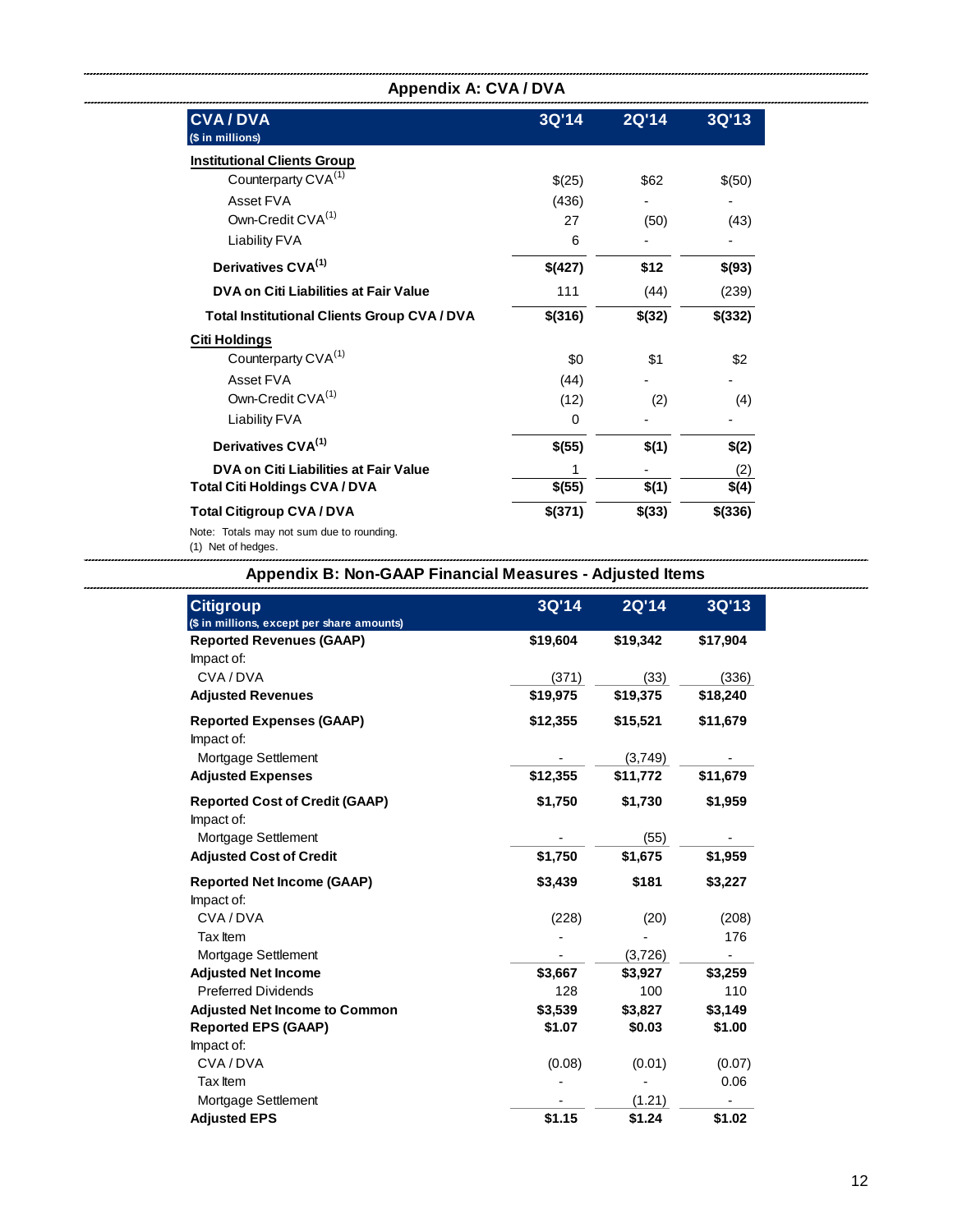| <b>Citicorp</b><br>(\$ in millions)                    | 3Q'14     | 2Q'14     | 3Q'13      |
|--------------------------------------------------------|-----------|-----------|------------|
| <b>Reported Revenues (GAAP)</b>                        | \$18,016  | \$17,879  | \$16,646   |
| Impact of:                                             |           |           |            |
| CVA/DVA                                                | (316)     | (32)      | (332)      |
| <b>Adjusted Revenues</b>                               | \$18,332  | \$17,911  | \$16,978   |
| <b>Reported Net Income (GAAP)</b>                      | \$3,201   | \$3,663   | \$3,342    |
| Impact of:                                             |           |           |            |
| CVA/DVA                                                | (194)     | (20)      | (206)      |
| Tax Item                                               |           |           | 176        |
| <b>Adjusted Net Income</b>                             | \$3,395   | \$3,683   | \$3,372    |
| <b>Institutional Clients Group</b><br>(\$ in millions) | 3Q'14     | 2Q'14     | 3Q'13      |
| <b>Reported Revenues (GAAP)</b>                        | \$8,371   | \$8,463   | \$7,372    |
| Impact of:                                             |           |           |            |
| CVA/DVA                                                | (316)     | (32)      | (332)      |
| <b>Adjusted Revenues</b>                               | \$8,687   | \$8,495   | \$7,704    |
| <b>Reported Net Income (GAAP)</b><br>Impact of:        | \$2,291   | \$2,543   | \$1,721    |
| CVA/DVA                                                | (194)     | (20)      | (206)      |
| <b>Adjusted Net Income</b>                             | \$2,485   | \$2,563   | \$1,927    |
| <b>Corp / Other</b>                                    | 3Q'14     | 2Q'14     | 3Q'13      |
| (\$ in millions)                                       |           |           |            |
| <b>Reported Net Income (GAAP)</b>                      | \$(1,018) | \$(479)   | \$90       |
| Impact of:                                             |           |           |            |
| Tax Item                                               |           |           | 176        |
| <b>Adjusted Net Income</b>                             | \$(1,018) | \$(479)   | $$^{(86)}$ |
| <b>Citi Holdings</b><br>(\$ in millions)               | 3Q'14     | 2Q'14     | 3Q'13      |
| <b>Reported Revenues (GAAP)</b>                        | \$1,588   | \$1,463   | \$1,258    |
| Impact of:                                             |           |           |            |
| CVA/DVA                                                | (55)      | (1)       | (4)        |
| <b>Adjusted Revenues</b>                               | \$1,643   | \$1,464   | \$1,262    |
| <b>Reported Expenses (GAAP)</b><br>Impact of:          | \$892     | \$4,514   | \$1,396    |
| Mortgage Settlement                                    |           | (3,749)   |            |
| <b>Adjusted Expenses</b>                               | \$892     | \$765     | \$1,396    |
| <b>Reported Cost of Credit (GAAP)</b><br>Impact of:    | \$356     | \$343     | \$109      |
| Mortgage Settlement                                    |           | (55)      |            |
| <b>Adjusted Cost of Credit</b>                         | \$356     | \$288     | \$109      |
| <b>Reported Net Income (GAAP)</b><br>Impact of:        | \$238     | \$(3,482) | \$(115)    |
| CVA/DVA                                                | (34)      |           | (2)        |
| Mortgage Settlement                                    |           | (3,726)   |            |
| <b>Adjusted Net Income</b>                             | \$272     | \$244     | \$(113)    |

## **Appendix B: Non-GAAP Financial Measures - Adjusted Items (Cont.)**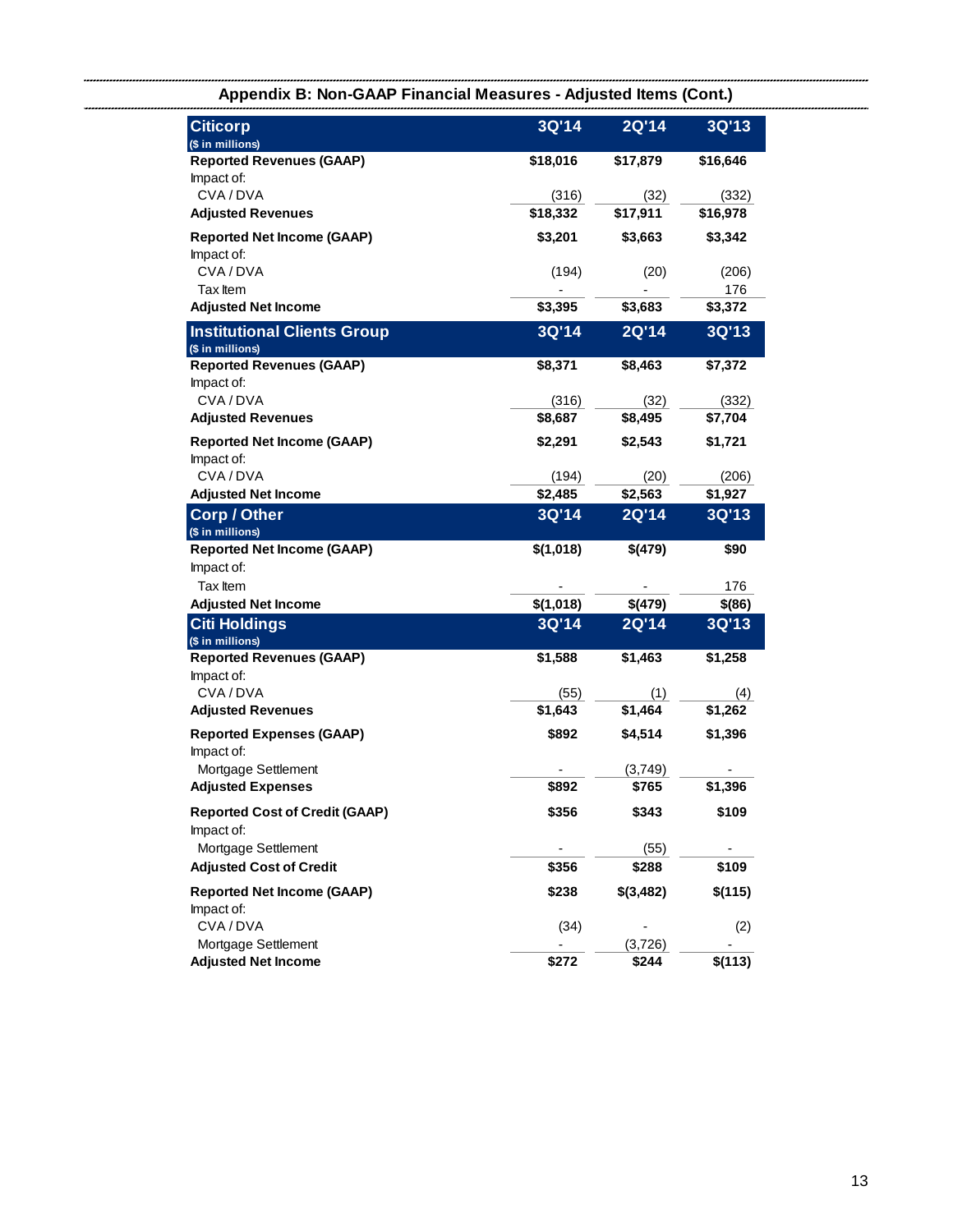|                                                   |         | AURUMING MIPAUL ULI A TTANSK |         |
|---------------------------------------------------|---------|------------------------------|---------|
| Int'l Consumer Banking<br>(\$ in millions)        | 3Q'14   | 2Q'14                        | 3Q'13   |
| <b>Reported Revenues</b>                          | \$4,648 | \$4,599                      | \$4,493 |
| Impact of FX Translation                          |         | (71)                         | (51)    |
| <b>Revenues in Constant Dollars</b>               | \$4,648 | \$4,528                      | \$4,442 |
| <b>Reported Expenses</b>                          | \$2,877 | \$3,119                      | \$2,766 |
| Impact of FX Translation                          |         | (45)                         | (29)    |
| <b>Expenses in Constant Dollars</b>               | \$2,877 | \$3,074                      | \$2,737 |
| <b>Reported Credit Costs</b>                      | \$726   | \$813                        | \$836   |
| Impact of FX Translation                          |         | (16)                         | (6)     |
| <b>Credit Costs in Constant Dollars</b>           | \$726   | \$797                        | \$830   |
| <b>Reported EBT</b>                               | \$1,045 | \$667                        | \$891   |
| Impact of FX Translation                          |         | (10)                         | (16)    |
| <b>EBT in Constant Dollars</b>                    | \$1,045 | \$657                        | \$875   |
| <b>Reported Net Income</b>                        | \$742   | \$521                        | \$637   |
| Impact of FX Translation                          |         | (4)                          | (28)    |
| <b>Net Income in Constant Dollars</b>             | \$742   | \$517                        | \$609   |
| <b>EMEA Consumer Banking</b><br>(\$ in millions)  | 3Q'14   | 2Q'14                        | 3Q'13   |
| <b>Reported Revenues</b>                          | \$347   | \$359                        | \$359   |
| Impact of FX Translation                          |         | (13)                         | (14)    |
| <b>Revenues in Constant Dollars</b>               | \$347   | \$346                        | \$345   |
| <b>Reported Expenses</b>                          | \$326   | \$313                        | \$315   |
| Impact of FX Translation                          |         | (12)                         | (10)    |
| <b>Expenses in Constant Dollars</b>               | \$326   | \$301                        | \$305   |
| <b>Latam Consumer Banking</b><br>(\$ in millions) | 3Q'14   | 2Q'14                        | 3Q'13   |
| <b>Reported Revenues</b>                          | \$2,357 | \$2,324                      | \$2,272 |
| Impact of FX Translation                          |         | (45)                         | (48)    |
| <b>Revenues in Constant Dollars</b>               | \$2,357 | \$2,279                      | \$2,224 |
| <b>Reported Expenses</b>                          | \$1,378 | \$1,360                      | \$1,319 |
| Impact of FX Translation                          |         | (23)                         | (25)    |
| <b>Expenses in Constant Dollars</b>               | \$1,378 | \$1,337                      | \$1,294 |
| <b>Asia Consumer Banking</b><br>(\$ in millions)  | 3Q'14   | 2Q'14                        | 3Q'13   |
| <b>Reported Revenues</b>                          | \$1,944 | \$1,916                      | \$1,862 |
| Impact of FX Translation                          |         | (13)                         | 11      |
| <b>Revenues in Constant Dollars</b>               | \$1,944 | \$1,903                      | \$1,873 |

**Revenues in Constant Dollars \$1,944 \$1,903 \$1,873 Reported Expenses \$1,173 \$1,446 \$1,132** Impact of FX Translation 6 and 10 minutes of FX Translation 6 **Expenses in Constant Dollars 61,173 \$1,436 \$1,138** 

## **Appendix C: Non-GAAP Financial Measures - Excluding Impact of FX Translation**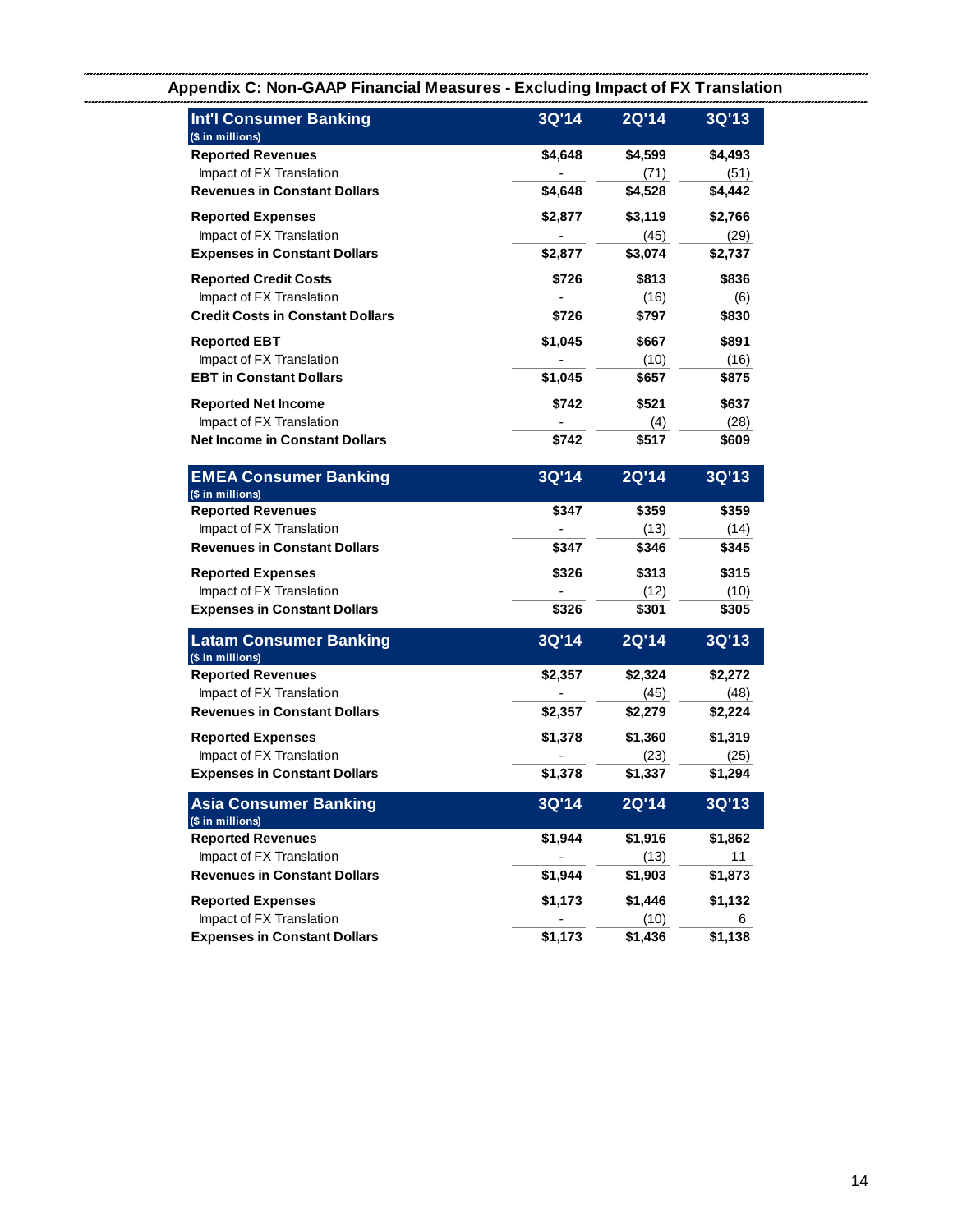## **Appendix C: Non-GAAP Financial Measures - Excluding Impact of FX Translation (Cont.)**

| <b>Citigroup</b><br>(\$ in Billions)                                                                              | 3Q'14          | <b>2Q'14</b>           | 3Q'13                  |
|-------------------------------------------------------------------------------------------------------------------|----------------|------------------------|------------------------|
| <b>Reported EOP Loans</b><br>Impact of FX Translation<br><b>EOP Loans in Constant Dollars</b>                     | \$654<br>\$654 | \$668<br>(9)<br>\$659  | \$658<br>(7)<br>\$650  |
| <b>Reported EOP Deposits</b><br>Impact of FX Translation<br><b>EOP Deposits in Constant Dollars</b>               | \$943<br>\$943 | \$966<br>(17)<br>\$949 | \$955<br>(15)<br>\$941 |
| <b>Citicorp</b>                                                                                                   | 3Q'14          | 2Q'14                  | 3Q'13                  |
| (\$ in Billions)<br><b>Reported EOP Loans</b><br>Impact of FX Translation<br><b>EOP Loans in Constant Dollars</b> | \$576<br>\$576 | \$585<br>(9)<br>\$577  | \$561<br>(7)<br>\$555  |
| Inetitutional Cliante Croun                                                                                       | 20111          | 2011 A                 | 20112                  |

| <b>Institutional Clients Group</b>       | 3Q'14 | 2Q'14' | 3Q'13 |
|------------------------------------------|-------|--------|-------|
| (\$ in Billions)                         |       |        |       |
| <b>Reported Average Loans</b>            | \$278 | \$279  | \$259 |
| Impact of FX Translation                 |       | (1)    | (1)   |
| <b>Average Loans in Constant Dollars</b> | \$278 | \$278  | \$259 |
| <b>Reported EOP Deposits</b>             | \$567 | \$577  | \$566 |
| Impact of FX Translation                 |       | (11)   | (10)  |
| <b>EOP Deposits in Constant Dollars</b>  | \$567 | \$566  | \$556 |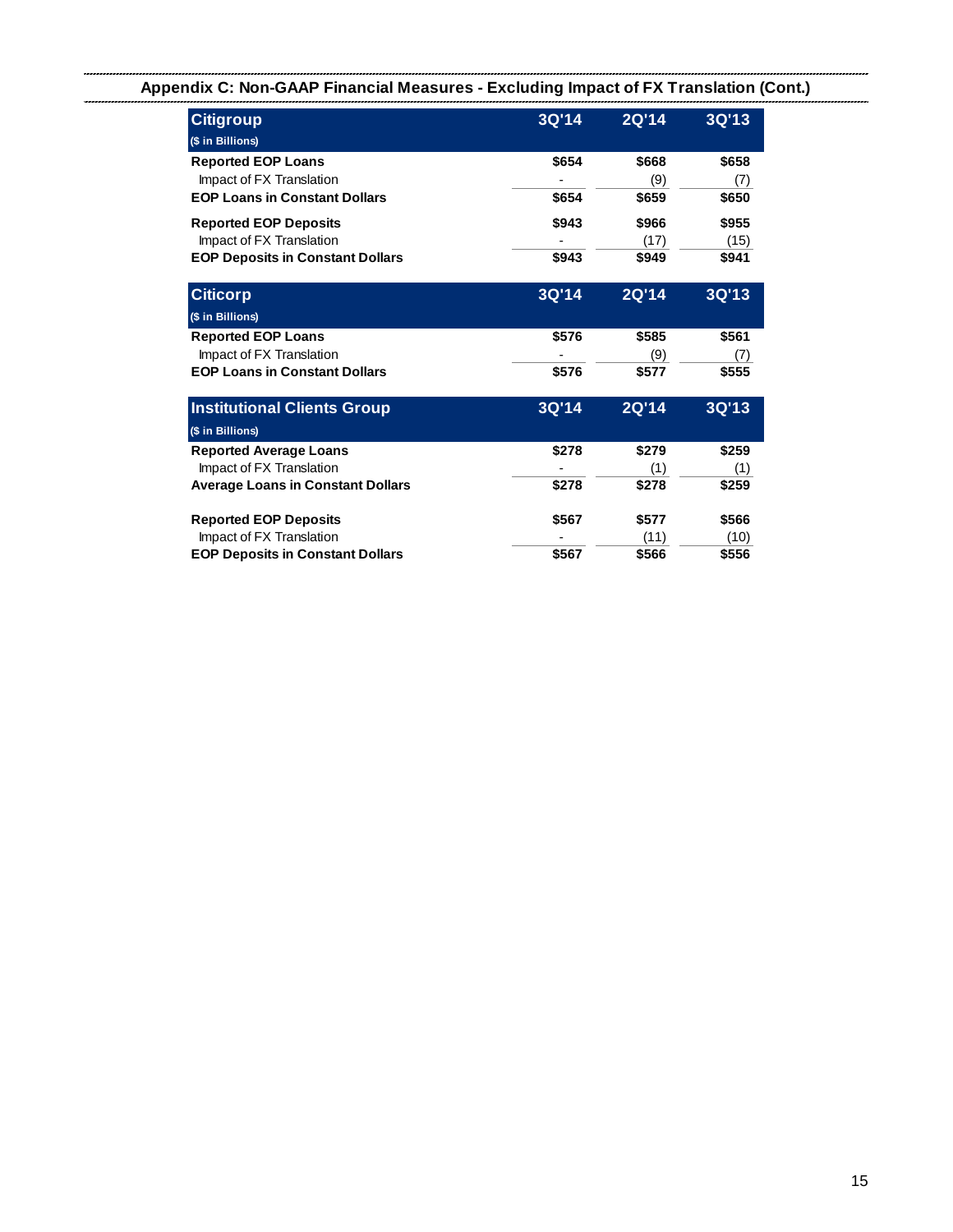| $$$ in millions)                                                                                                                                                                                            | $9/30/2014^{(2)}$ | 6/30/2014        | 9/30/2013        |
|-------------------------------------------------------------------------------------------------------------------------------------------------------------------------------------------------------------|-------------------|------------------|------------------|
| Citigroup Common Stockholders' Equity <sup>(3)</sup>                                                                                                                                                        | \$204,021<br>172  | \$202,511<br>183 | \$195,662<br>172 |
| Add: Qualifying noncontrolling interests<br><b>Regulatory Capital Adjustments and Deductions:</b><br>Less:                                                                                                  |                   |                  |                  |
| Accumulated net unrealized losses on cash flow hedges, net of tax <sup>(4)</sup>                                                                                                                            | (979)             | (1,007)          | (1,341)          |
| Cumulative unrealized net gain related to changes in fair value of<br>financial liabilities attributable to own creditworthiness, net of tax $(5)$                                                          | 193               | 116              | 339              |
| Intangible Assets:                                                                                                                                                                                          |                   |                  |                  |
| Goodwill, net of related deferred tax liabilities <sup>(6)</sup>                                                                                                                                            | 23,678            | 24,465           | 24,721           |
| Identifiable intangible assets other than mortgage servicing rights<br>(MSRs), net of related deferred tax liabilities                                                                                      | 4,307             | 4,506            | 4,966            |
| Defined benefit pension plan net assets                                                                                                                                                                     | 1,179             | 1,066            | 954              |
| Deferred tax assets (DTAs) arising from net operating loss, foreign<br>tax credit and general business credit carry-forwards, and excess<br>over 10% / 15% limitations for other DTAs, certain common stock |                   |                  |                  |
| investments and MSRs <sup>(7)</sup>                                                                                                                                                                         | 36,347            | 37,981           | 44,504           |
| <b>Basel III Tier 1 Common Capital</b>                                                                                                                                                                      | \$139,468         | \$135,567        | \$121,691        |
| <b>Basel III Risk-Weighted Assets (RWA)</b>                                                                                                                                                                 | \$1,299,000       | \$1,281,000      | \$1,159,000      |
| <b>Basel III Tier 1 Common ratio</b>                                                                                                                                                                        | 10.7%             | 10.6%            | 10.5%            |

(1) Citi's Basel III Tier 1 Common ratio and related components are based on the final U.S. Basel III rules, with full implementation assumed for capital components. Basel III risk-weighted assets are based on the Advanced Approaches for determining total risk-weighted assets.

(2) Preliminary.

 requirements. (3) Excludes issuance costs related to preferred stock outstanding in accordance with Federal Reserve Board regulatory reporting

(4) Tier 1 Common Capital is adjusted for accumulated net unrealized gains (losses) on cash flow hedges included in accumulated other comprehensive income that relate to the hedging of items not recognized at fair value on the balance sheet.

(5) The cumulative impact of changes in Citigroup's own creditworthiness in valuing liabilities for which the fair value option has been elected and own-credit valuation adjustments on derivatives are excluded from Tier 1 Common Capital, in accordance with the final U.S. Basel III rules.

(6) Includes goodwill "embedded" in the valuation of significant common stock investments in unconsolidated financial institutions.

 financial institutions. (7) Aside from MSRs, reflects other DTAs arising from temporary differences and significant common stock investments in unconsolidated

| (\$ in millions, except per share amounts)     | Preliminary<br>9/30/2014 |
|------------------------------------------------|--------------------------|
| <b>Total Citigroup Stockholders' Equity</b>    | \$212,872                |
| Less: Preferred Stock                          | 8.968                    |
| <b>Common Equity</b>                           | \$203,904                |
| Less:                                          |                          |
| Goodwill                                       | 24.500                   |
| Other Intangible Assets (other than MSRs)      | 4.525                    |
| <b>Tangible Common Equity (TCE)</b>            | \$174,879                |
| Common Shares Outstanding at Quarter-end (CSO) | 3.030                    |
| Tangible Book Value Per Share (TCE / CSO)      | \$57.73                  |
|                                                |                          |

#### **Appendix E: Non-GAAP Financial Measures - Tangible Common Equity**